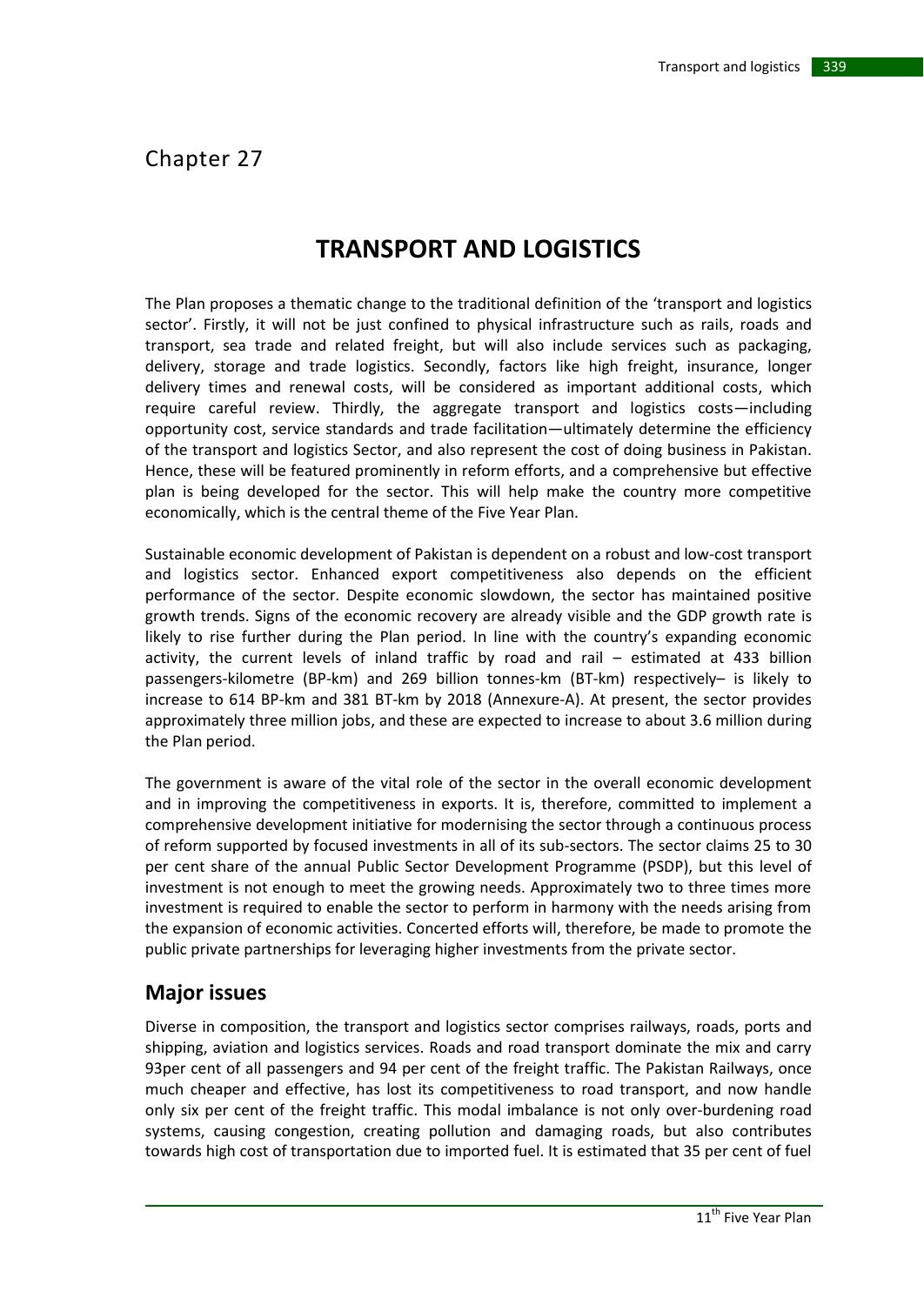is consumed by the transport sector. The declining freight business, coupled with subsidised passenger traffic, has adversely affected financial health of the railways. Consequently, it is perpetually running at a loss.

The bulk of imports and exports (95 per cent) are handled through Karachi and Qasim ports, while the former handles three-quarters of the total volume. Because of the limited infrastructure development, these ports are congested and lack capacity to handle the evergrowing port traffic. Though ship handling charges have declined recently, but still there is a need for an efficient infrastructure to keep them sustainable.

Pakistan has a total of 46 airports, including 10 international, to conduct commercial operations. Out of these, 42 are owned and operated by the Pakistan Civil Aviation Authority (CAA). At present, 13 are being used for both international and domestic operations; 11 are for domestic operations and the remaining 22 have been either scaled or closed down for operations due to various reasons. Out of the four private airports, one, situated in Sialkot, is being used for international and domestic operations, while the rest three are only for chartered aircraft operations.

The Pakistan International Airline (PIA) carries most of the passenger and freight traffic (87 per cent), whereas two private airlines handle the remaining traffic. Although the economy has been expanding, the passenger and freight traffic by air has registered only a nominal increase. High freight charges, coupled with inadequate cargo facilities at airports, have aggravated the situation. Procedures of the Customs are considered to be cumbersome despite introduction of some reforms. The local logistics industry is under-developed and does not provide integrated logistics services, and the gap is being filled by a few international companies.

The country has an elaborate canal system, which was primarily based on five rivers, but inland water transport is almost non-existent. A concerted effort will be made during the Plan period to explore inland waterways for transport and logistics.

While the cost of transport and logistics services is decreasing worldwide due to global competition, these are generally higher in Pakistan as compared to the region because of the numerous inadequacies (discussed above). Consequently, high transport costs are badly affecting the export competitiveness of the country, and resultantly it also has a negative impact on investment for the export-oriented industries. Since the private sector participation is limited to some sub-sectors only, the transport and logistics sector puts significant pressure on the public sector funds. In the PSDP, there are a large number of schemes with specified allocations, leading to a throw-forward, which slows down the pace of implementation.

# **Plan**

# **Objectives**

Firstly, development of the infrastructure projects through the private sector on the Build Own Operate (BOO) and Build Operate Transfer (BOT) bases is to be worked out. In addition to the PSDP, infrastructure building and financing institutions will be encouraged through the publicprivate partnerships to expedite infrastructure development.

The establishment of the Bureau of Infrastructure Development (BID) has been proposed, which will coordinate and oversee the programme for the private sector participation in infrastructure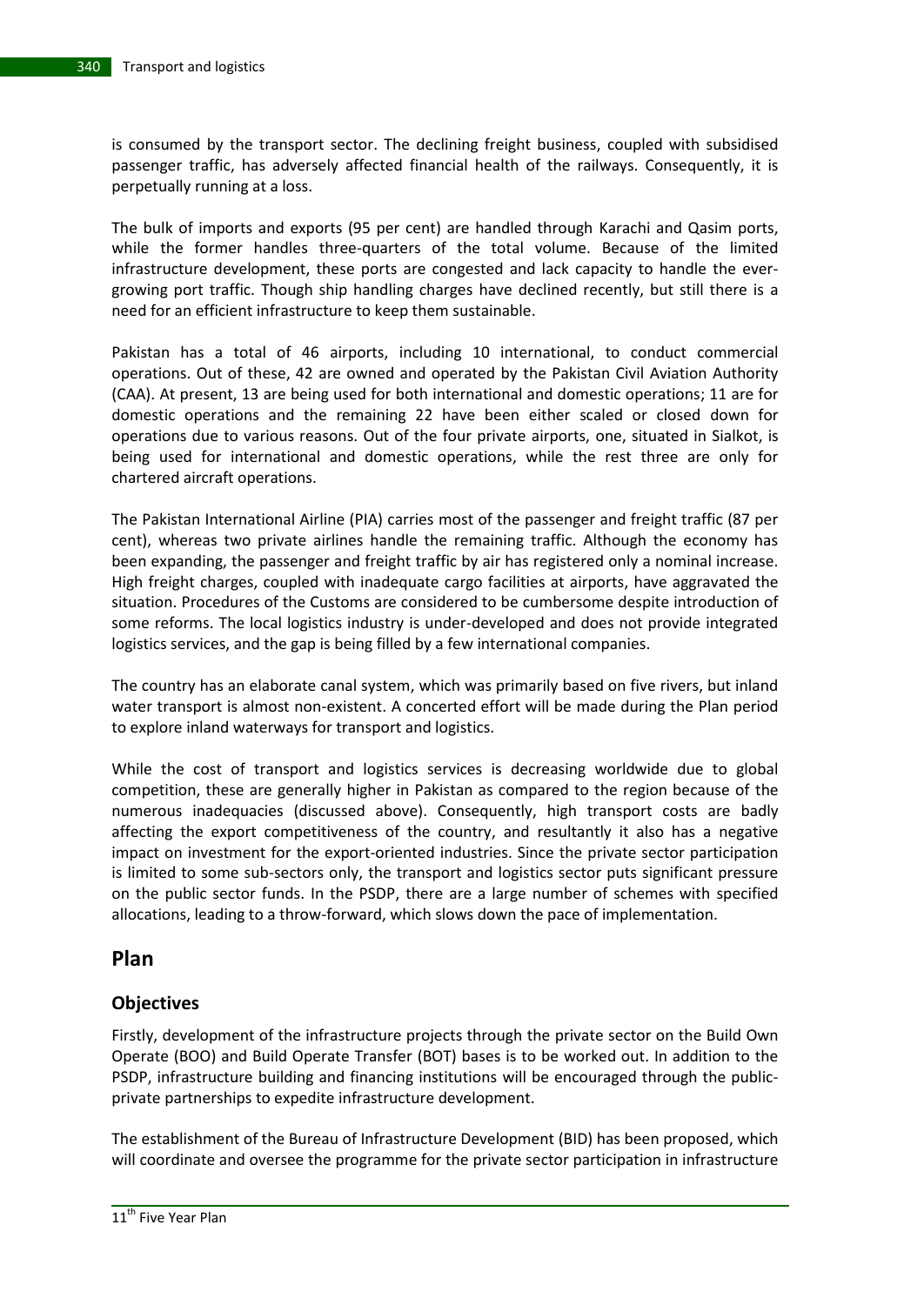development. The BID will be a single window for the development of infrastructure projects, which will provide a mechanism for mobilising commercial equity and debt financing. An important objective of the BID will be to improve transport and communication by constructing national trade corridors and provide mass transit facilities in all major cities.

For meeting goals of the sustainable economic growth and global export competitiveness under the government's new initiative Economic Trade Corridor Programme (ETCP), the objectives of the transport and logistics sector are to:

- develop an integrated inter-modal transport and logistics sector that efficiently meets requirements of the growing population and expanding economic activities
- modernise
	- management to ensure harmony and coordination among different transport systems, that is, ports, railways, highways, inland waterways, and airways, and reduce costs to the economy
- make a sustained effort to achieve world class transport infrastructure and logistic services to facilitate domestic and international trade through the private sector participation, and
- support research and development for its sustainable progress.

### **Strategies**

#### **China-Pakistan Economic Corridor**

Recognising importance of transport for the economy, besides making large investments to improve road, rail, air and port infrastructure, the government has planned to support trade and logistics services through development of the Economic-Trade Corridor (ETC) to connect Gwadar with

#### **China-Pakistan Economic Corridor (CPEC)**

A composite transport system of ports, rail, road and airways – aligned between Karachi and Peshawar along which bulk of local and foreign trade of the country moves– is known as the Economic Trade Corridor. To achieve a coherent performance of the system in support of the economic stabilisation, sustained growth and global competitiveness, a reform initiative supported by investments, especially through the Chinese government and other international funding agencies, has been launched by the government of Pakistan, called the China-Pakistan Economic Corridor (CPEC). The initiative aims to:

- provide connectivity through Khunjrab up to Kashgar with a link to China and other Central Asian countries
- modernise transport infrastructure and streamline policies, procedures and practices to promote international trade
- improve port handling capacities, reduce charges and reforming port management
- bring delivery of the rail services at par with international standards and privatisation of commercial operations of the Pakistan Railways
- modernise the trucking industry and reduce the cost of transportation, highway damages and environmental pollution
- develop a sustainable, efficient, safe and reliable system of highways and motorways
- ensure safe, secure, economical and efficient operations of the civil aviation
- enhance export of perishables through a modern cold chain system through public-private partnership arrangement
- develop economic zones along the proposed corridors to support industrialisation and business development
- establish inland water transport in canals and rivers in phases
- develop and strengthen institutional capacity-building and sector efficiency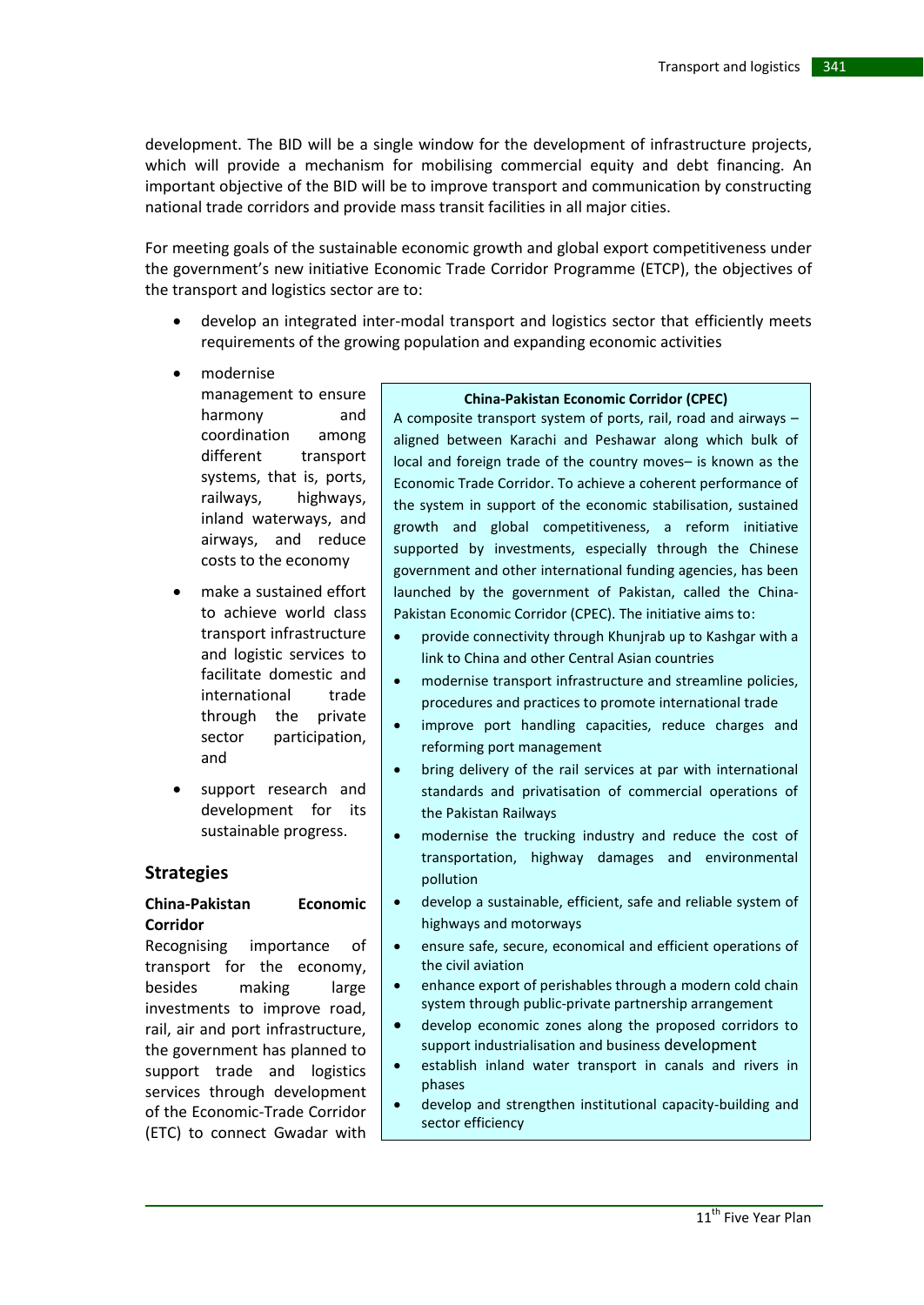Khunjrab up to Kashgar, and developing further east and west links besides establishing economic trade centres and zones at potential locations.

The Plan will also stress on the improvement of trade and logistics services, bringing these to international standards through the world-class ETC. This initiative is a flagship programme, aiming at development of both physical and supporting institutional infrastructure of the transport and logistics sector.

The development work along with the ETC will be implemented through the China-Pak Economic Corridor Support Project (CPECSP). The investment will of China and its financial institutions in addition to Pakistan's own resources.

The framework of the reforms takes an integrated approach to reduce the cost of doing business in Pakistan by improving the trade and transport logistics chain and bringing it at par with the key international standards. Several studies will be undertaken in various sub-sectors, examining how to carry out reforms and make these more competitive.

During a visit of the President of China to Pakistan in April 2015, both countries have signed financial agreements worth \$46 billion under the CPEC. Out of this, agreements worth \$28 billion are to immediately kick-start early harvest projects, which are expected to be completed by the end of 2018. Projects worth \$17 billion, which are in the pipeline, will follow as soon as required studies, processes and formalities are completed. The ground-breaking and signing of the financial agreements has demonstrated that there is a strong will on both sides to implement the CPEC as early as possible to help Pakistan meet its energy needs through the Chinese investment in the Independent Power Projects(IPPs). Beijing will inject about \$33.8 billion into energy projects and \$11.8 billion into infrastructure schemes. Beijing considers the CPEC as an opportunity to expand its trade and transport links and boost economic influence across the Central and South Asia. The major chunk of \$33.8 billion is the Chinese investment in the IPPs, whereas \$11.8 billion will be the Chinese concessional loans for infrastructure development like roads, ports and railways, etc.

Under the infrastructure development, financing agreements include: construction of the Karachi-Lahore Motorway (KLM) Multan-Sukkur section costing about \$2.6 billion, Karakoram Highway (KKH) Phase-II, Thakot-Havelian section (\$920 million), Gwadar East-Bay Expressway (\$140 million), Gwadar International Airport (\$230 million), expansion and reconstruction of the existing main railway line (ML-1) from Peshawar to Karachi, including construction of a dry port at Havelian and \$1.63 billion for the Orange Line Metro Train Lahore.

Another component of the CPEC is development of the Gwadar Port, which has already been given to the Chinese with operational control for 40 years. The Chinese government will construct a container handling facility, a major highway and an international airport. Control over Gwadar brings China closer to Europe and Africa. The cost of shipping from the Western Europe to China is almost double the cost of shipping from Pakistan.

The Chinese people and government will also benefit from it immensely. The project creates an easy outlet for the western region of China to the Gwadar seaport; thus bringing China close to the Middle East. A ship takes just one day from Dubai to reach Gwadar, whereas it can take about two weeks to reach Shanghai. It also cuts costs hugely as the per container cost from the United Arab Emirates to Pakistan is about \$250, while the same for China could be up to \$1500.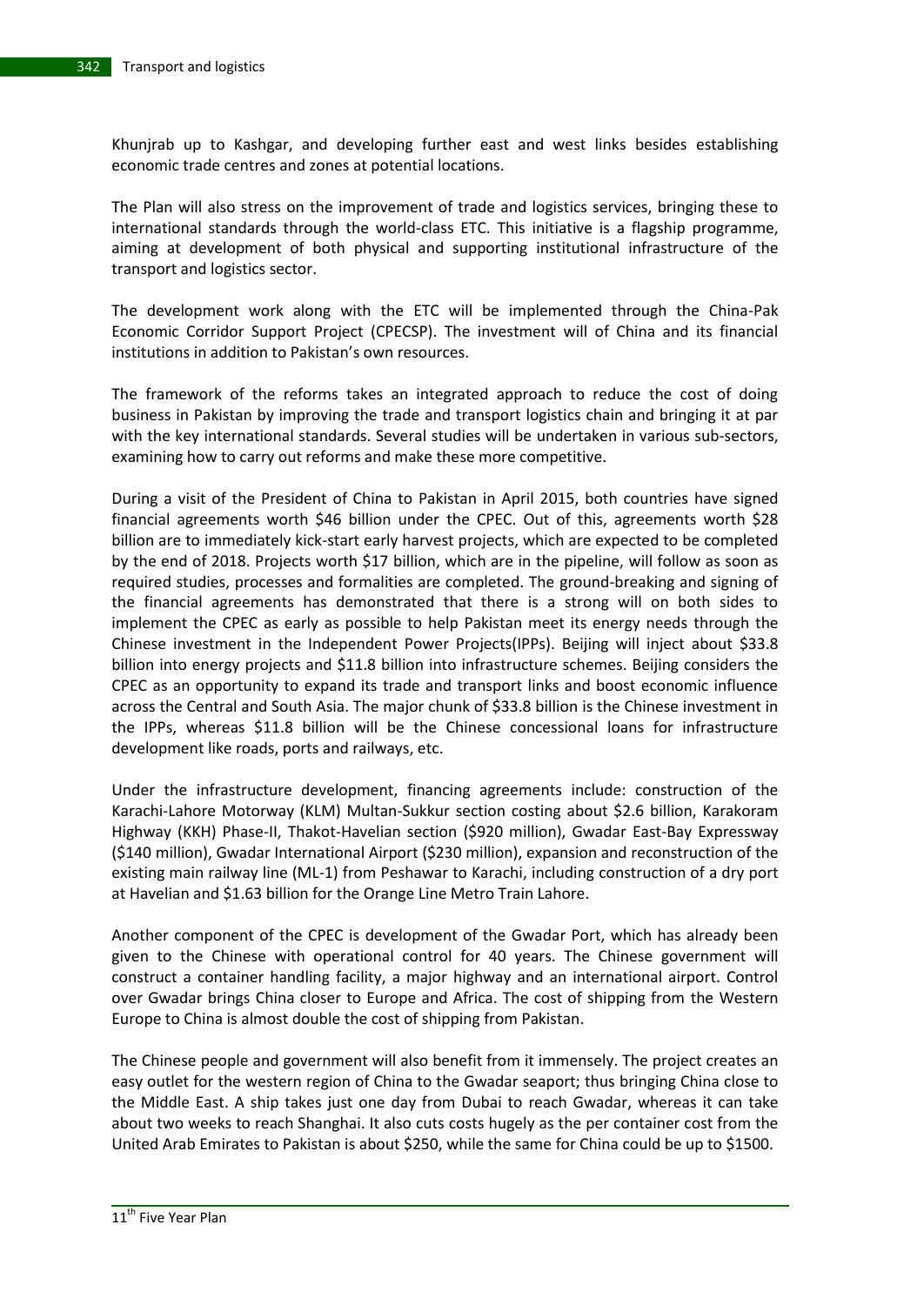Once completed, the distance of goods transported from Urumqi (Xinjiang) to Dubai via the Gwadar Port will be 5,772 kms, with reduction in distance by 11,061 km compared with the old route via Shanghai. And the distance from Urumqi to London will be cut by 10,884 kms. This will make Gwadar a primary gateway for trade between China, and Middle East and Europe as well as making Xinjiang a transit hub for China.

To provide intellectual leadership and overall policy guidance on the CPEC, a Project Management Unit (PMU) has been set up in the Planning Commission and functional units in the PM office and line ministries. The CECP PMU will take on-board all relevant ministries and organisations, including Ports and Shipping, Railways, Communications, IT and Telecom, Board of Investment, Information Broadcasting and National Heritage, Economic Affairs Division, Petroleum and Natural Resources, Federal Board of Revenue, National Highway Authority, CAA, international development partners and the private sector to work together in achieving the desired objectives.

# **Sub-sector strategies and programmes**

# **Ports and shipping**

#### **Issues**

Two main ports of the country, that is, Karachi and Qasim handle 95 per cent of the national imports and exports. The Gwadar Deep Water Port is the third port of the country which has recently started operations. The traffic at these ports has been growing at an annual rate of over eight per cent. By type, it is dry bulk cargo which is expanding at a much higher rate 12 per cent per year as compared to containerised traffic and general cargo. With increasing traffic and inadequate cargo handling capacity, the ports are becoming congested; the dwell time for containers is still on the higher side. The pace of work on infrastructure improvements, including access channel conditions, design depths at berths and better equipment, is slow and the ports are becoming increasingly unsuitable for receiving larger carriers.

While the nature of traffic has changed to containerised cargo, the ports tariffs have not been fully restructured. The tariffs are high for container cargo and relatively low for bulk and general cargo. Physical improvements at the ports, being carried out to meet the requirements of increasing containerised traffic, are generally inadequate. Dedicated container terminals have only recently been created at the ports. The major container terminals are: Pakistan International Container Terminal (PICT), Qasim International Container Terminal (QICT) and Karachi International Container Terminal (KICT). However, in spite of these steps, the dearth of container berths at ports still persists. Ports are becoming commercial in management, but at a slow pace. The Port Qasim has been operating as a landlord port, but the Karachi Port Trust (KPT) is yet to make significant progress in this direction.

The shipping industry in Pakistan has not flourished. The fleet of vessels is now reduced to nine. Almost the entire trade of the country is dependent on foreign ships. The recent changes brought in the regulatory framework for shipping, that is, better aligning it to international practices have not significantly improved the prevalent situation. Due to financial constraints, it has not been able to take any major initiative to acquire vessels to capture dry cargo and containerised trade.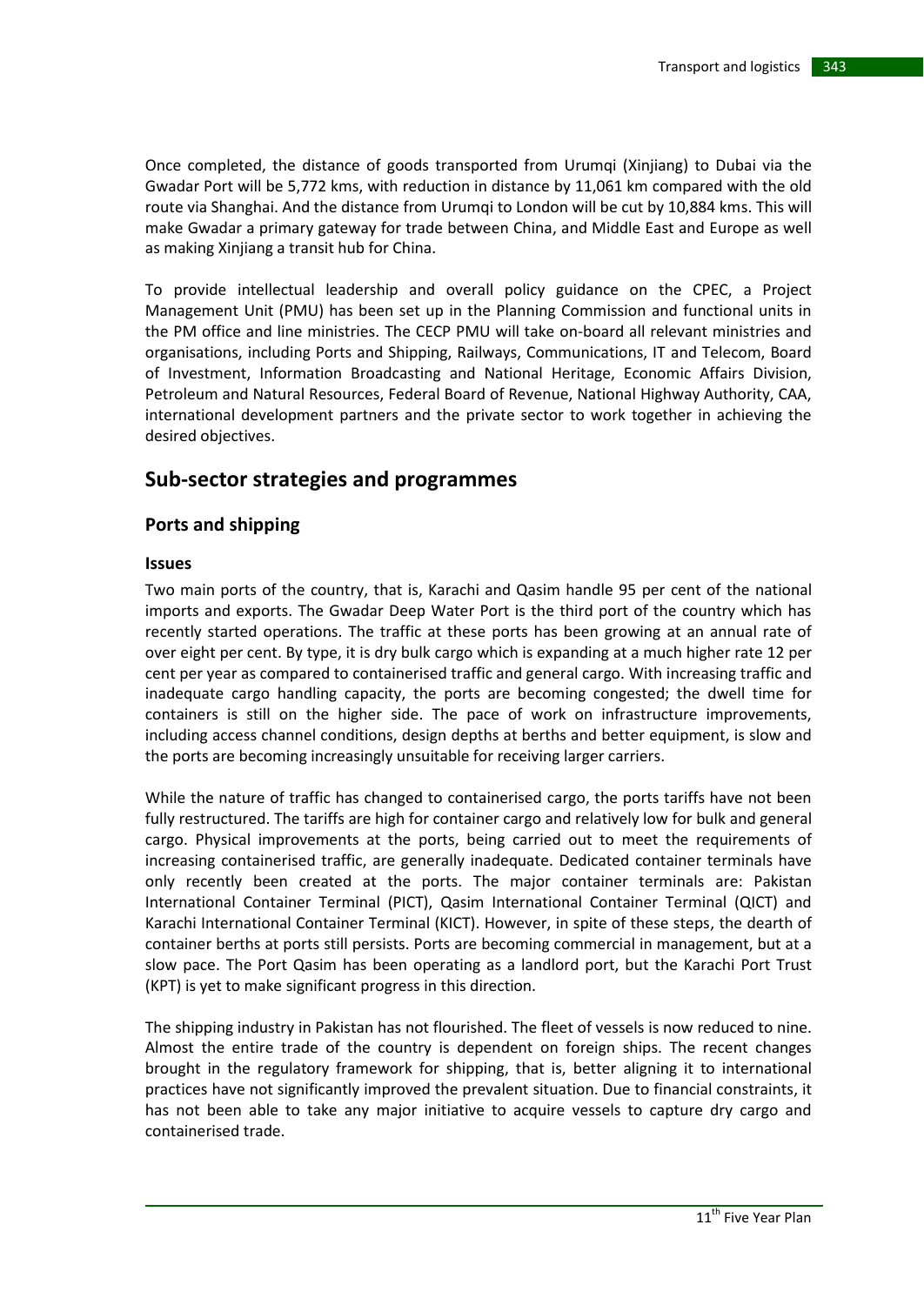#### **Strategy**

**Making ports attractive:** The sector strategy will aim at maximising the support of the ports to external trade by reducing ports and ship handling charges, and developing port facilities that allow all types of ships to call at the country's ports. The investment will focus on the improvement of physical infrastructure at three ports, improvement of shipbuilding and repair facilities, procurement of additional ships by the Pakistan National Shipping Corporation (PNSC) and the private sector, while the latter will also be encouraged for investment.

#### **Reforms and programmes**

The reforms and programmes proposed in the port sector, to be implemented during the Plan are: i) continuation of landlord port strategy, ii) corporatisation of ports, iii) preparation of ports business Plans and their implementation, iv) preparation of ports master plan; v) full application of paperless transactions for ports and customs procedures, vi) complete outsourcing of the port services, vii) contracting out dredging and using performance-based contracts for capital and maintenance works; viii) resolving draught issues to accommodate larger ships, and ix) setting up a Maritime Task Force in the Ministry of Ports and Shipping – comprising highly technical in nature, a think tank of maritime professionals – and x) promoting public-private partnerships.

The proposed reforms envisioned under the Plan will comprehensively tackle the impediments, which have stalled progress of the shipping sector. These reforms include: i) improvement in legislation by incorporating modifications in the existing Merchant Shipping Ordinance 2001, ii) finalising recommendations to revamp port facilities, iii) procurement of ships by the private sector and reduced dependence on foreign ships, iv) deepening of the navigational channels at all ports as per requirement, v) development of the private terminals, ship building, ship repair, container manufacture and repair, etc. vi) initiation of pilot project for inland waterways, vii) revamping of the Karachi Shipyard and Engineering Works (KSEW), viii) facilitation of direct foreign investment, public-private partnerships and commercial financing, and ix) tapping of network resources in Pakistan's maritime exclusive economic zone. With the implementation of these reforms during the Plan period, it is expected that country's shipping sector will substantially improve.

The following programmes have been envisaged for the sector.

- **Karachi Port Trust:** Major projects planned are: i) construction of Pakistan Deep Water Container Port east of Kemari Groyne, ii) construction of port bridge-cum-Karachi Harbour Crossing, iii) construction of a cargo village in the Western Back Waters and deepening of the navigation channels, and iv) reconstruction of old jetties and facilities and procurement of additional floating craft.
- **Port Qasim Authority:** Major projects planned and being executed are**:** i) second container terminal, ii) grain fertilizer terminal, iii) coal, clinker and cement terminal, iv) LNG terminal on the BOT basis, private sector projects, and vi) deepening and widening of the navigation channels and night navigation, to be undertaken on self-financing basis, and vii) Capital dredging to increase channel depth to accommodate large ships.
- **Gwadar Port Authority:** Major projects envisaged are: i) construction of the main port access road, namely East Bay Expressway, ii) Mullaband land for development of port facilities and other allied paraphernalia. In addition, the GPA plans upgradation and paving backup areas, further equips multipurpose berths with modern craft and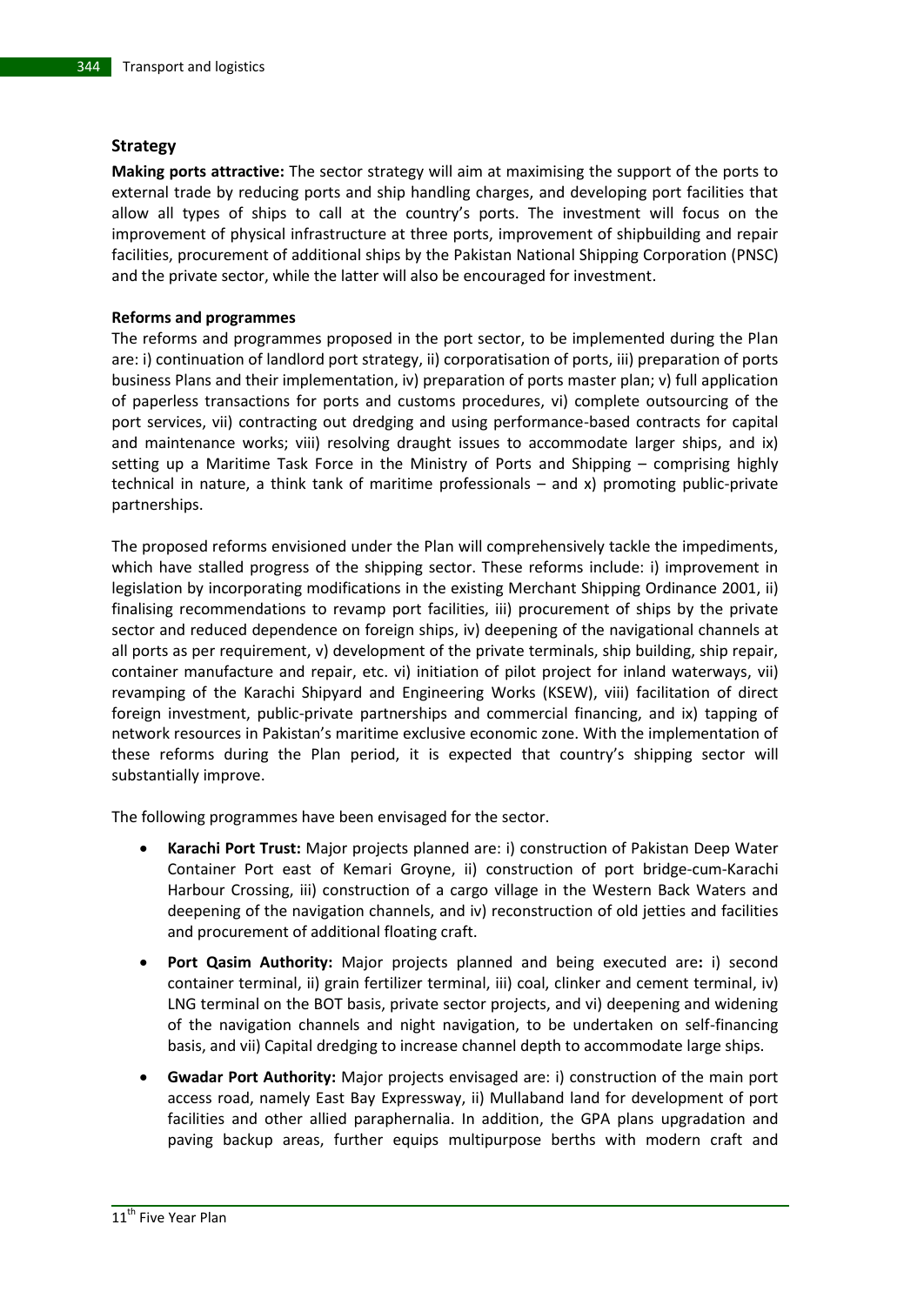equipment, development of the free zone for warehousing and other port facilities, and construction of additional container terminals.

 **Shipping:** Programmes to be given priority are: expansion of the PNSC's shipping fleet, and promotion of the private ships operating under Pakistan's flag.

## **Trade facilitation and logistic service**

#### **Issues**

A number of steps have been taken by the government to reduce long and cumbersome customs clearance procedures. These include procedural obstacles, for example, 'up to 36 signatures and 62 controlled steps required for clearance and 100 per cent physical inspection of containers. Some improvements have been witnessed in trade facilitation targets, which are: i) port dwell time reduced from 11 days to six days, ii) customs clearance time at the KICT reduced from four days to less than one day for exports and one to two days for imports, iii) ports storage period reduced from nine days to five days, and iv) adoption of the National Trade Facilitation Strategy 2008. However, these reforms are not enough and the country is still far away from meeting the regional averages. The local freight-forwarding industry is predominantly undeveloped. It is not capable of providing integrated and value-added services, which are features of any advanced and modern logistics industry. These services include: tracking and tracing, cross-docking, vendor managed inventory, global door-to-door delivery, etc. Integrated logistics services are being provided by a few international chains, which have opened local branches in the country.

#### **Strategy**

**Development of modern and efficient trade facilitation and logistics services:** The focus of the proposed plan will be to facilitate efficient distribution of production to the domestic and international markets. This will be achieved by streamlining and modernising procedures, practices and policies relating to the transport and logistics sector. Development of logistic hubs in the private sector, integrated into the existing industrial estates, industrial parks, export processing zones and others, will be carried out on pilot basis in all the provinces.

### **Reforms and programmes**

Two major reforms have been partially accomplished to set in motion a process of improvements in trade facilitation, namely: i) preparation of the Trade Facilitation Strategy, and ii) development of the Pakistan Automated Custom Systems. During the Plan period, these reforms will be further spread across the country at ports, dry ports and border terminals. Additionally, the implementation of the following reforms will further improve the existing standards, which include: i) development and finalisation of a trade facilitation strategy, ii) implementation of important international treaties and conventions, particularly accession to the International Road Transit (IRT), iii) upcountry licensing and registration of freight forwarders, iv) adoption of transparent pricing and reduced private sector port charges, vi) implementation of a Pakistan electronic trading platform, vii) streamlined role of the commercial banks in trade facilitation, viii) establishment of a modern multi-agency transit station at Jamrood, x) development of border terminals at Taftan, Chaman, Khokhrapar and Wagha for composite facilities, xi)establishment of a training institute for freight forwarders, and xii) development of logistic hubs overlaid to important industrial estates across the country.

The Pakistan Customs is in the process of developing an integrated web-based and paperless arrangement 'Web-based one customs system'. It will be tested first at Karachi, and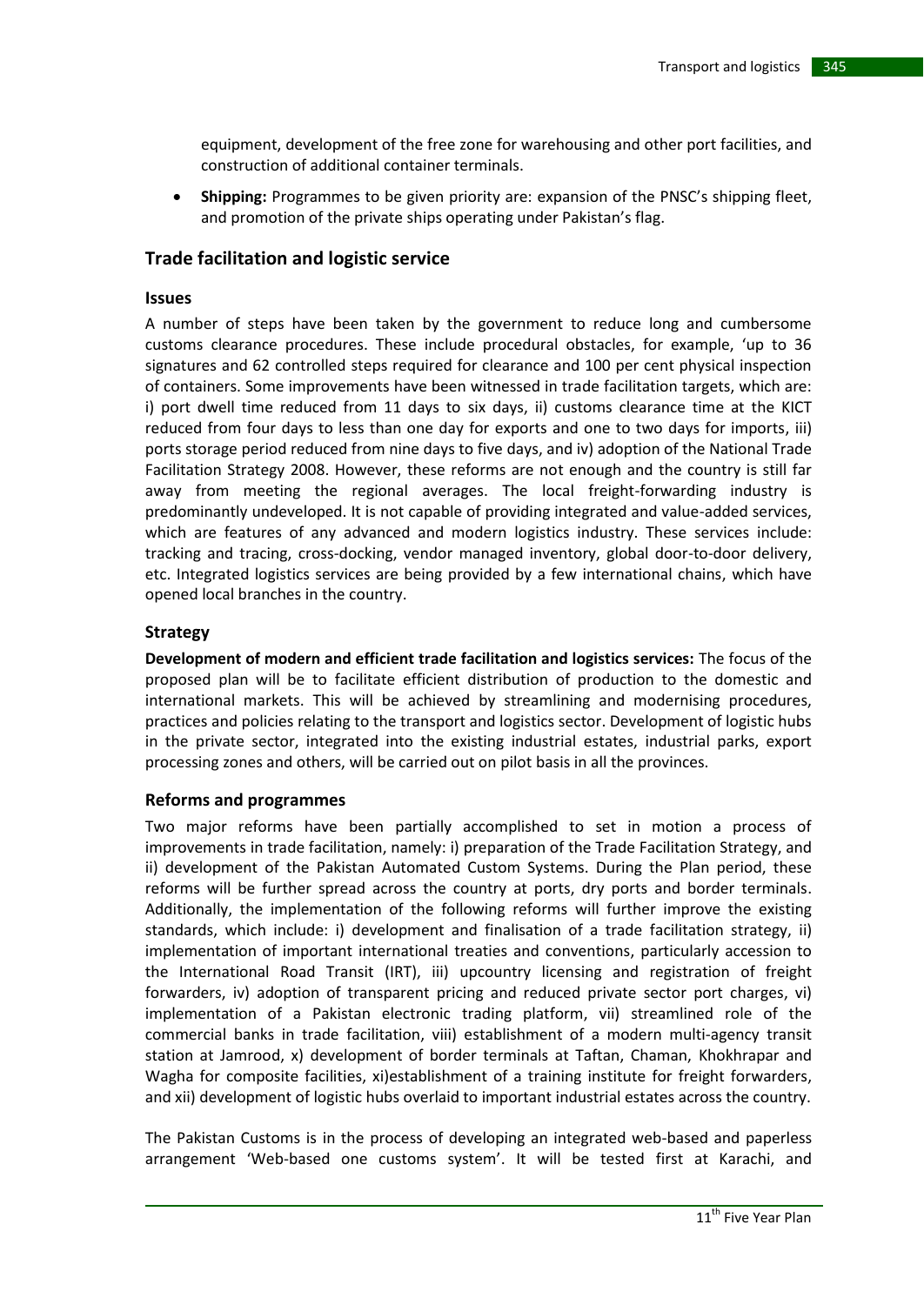subsequently rolled out to all other stations in the country. The system will be operated in the public sector, and will provide one-stop shop for all commercial, industrial and other transactional requirements of various stakeholders. The end-users will include importers, exporters, regulatory authorities, tax collectors, logistics service providers, carriers, terminal operators and banks, etc. The system is expected to significantly reduce the custom clearance time from two days (current) to a few hours, and add efficiency to facilitate trade immensely.

# **Cold chain system**

### **Issues**

In Pakistan, the post-harvest losses of the perishable goods, that is, fruits, vegetables, meat and dairy products, are estimated to be very high (about 35 per cent). One important reason is the absence of appropriate transport logistics, comprising pack houses, cold storage facilities, reefer containers and reefer yards for marketing perishable goods produced domestically and internationally.

## **Strategy, reforms and programmes**

Development of a well-integrated Cold Chain System (CCS) will be an important logistics service, which will be developed to enhance export volume of the perishable goods. The Pakistan Horticulture Development and Export Corporation (PHDEC) has been assigned the task of developing CCS infrastructure using public-private partnership modalities, so as to realise the enormous potential of the horticulture sector in the international market. A comprehensive feasibility study has been planned to launch a chain of initiatives, such as pack houses, cold storages, reefer containers, reefer yards and testing labs in the country. Similar arrangements are also underway for dairy, meat and fisheries products by the Livestock and Dairy Development Board (LDDB). The private sector will be responsible for creating assets through dedicated businesses and delivery of services. The public sector will create an enabling environment through supportive policies and regulations.

# **Roads and bridges**

### **Issues**

The national road network (national and provincial roads) comprises 260,000 kilometres of roads, of which 68.4 per cent is of high-type. Network expansion has been rather modest, which is at a rate of about 2,211 kms per year (1996-2009). The focus had been on consolidation of the existing network and upgradation of low-type roads to high-type. The road spread, which facilitates economic activity in many ways, is rather low, that is, at 0.33 km of road length per sq. km of land area. It is relatively high in the Punjab (0.51) and Sindh (0.57), but low in Balochistan (0.12) and Khyber Pakhtunkhwa (0.30). In the neighbouring countries, the road spread ranges from 2.1 km/km<sup>2</sup> in Bangladesh and 1.1 km/ km<sup>2</sup> in India. In order to upgrade the road density to 0.50 km/km<sup>2</sup>, it is estimated that approximately 138,000 kms road length (based on surface area of 796,096 sq. km) will have to be added to the network, which appears unattainable through the public sector investment alone; hence concerted efforts will be required to leverage the private sector funding to achieve the target.

The National Highway Authority (NHA) looks after the construction and maintenance of the national highways system linking the centres of population and economic activity to ports and neighbouring countries. The highways system extends over 12,000 kms, which caters to 80 per cent of the inter-provincial passenger and freight traffic in the country. The remaining road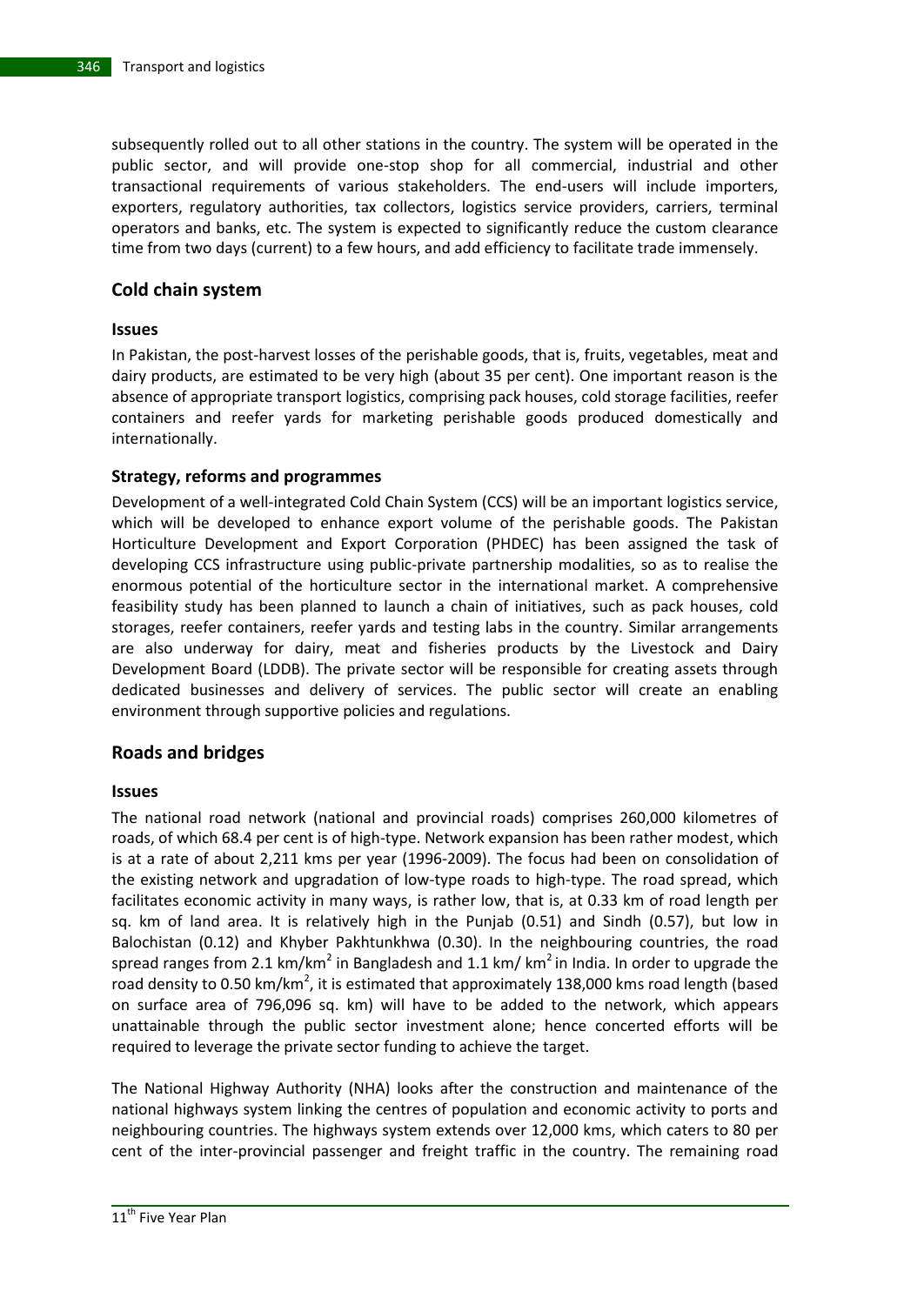network is maintained by the provincial and local governments. For development works, the NHA receives funds through the federal PSDP – on average about Rs50 billion to Rs60 billion annually – which are often short of their annual requirements. Maintenance costs are primarily met through toll receipts, which are often low (Rs17 billion per year) as compared to annual requirements (Rs27 billion per year).

#### **Strategy**

**Achieving faster and reliable national highways:** During the Plan period, efforts will be made to improve the country's export competitiveness and promote regional trade by developing highway infrastructure, which is capable of providing faster and more reliable transportation facility for passengers and freight.

#### **Reforms and programmes**

The national highways will be under focus since being an important component of the CPEC. For this, major reforms are: i) preparation of the NHA business plan, ii) establishment of performance monitoring indicators and benchmarks, iii) implementation plan for limited access motorways, iv) integration to optimise multi-modal transportation plans, v) integration with all intercity feeder systems of the network including local road network, vi) termination of interventions and check-posts on the highways, vii) conversion of the NHA's existing debts into equity and restructuring of the future financing, viii) recruitment of professionals on marketbased packages, ix) reduction in fatal accidents through preventive measures and strict enforcement of rules, x) reduction in travel time by 50 per cent, ix) reduction in transport costs by 10 per cent, xi) enhanced toll receipts, and xi) focus on Research and Development (R&D) to design most economical roads pavements according to the soil and climate.

The on-going projects to be completed and new projects to be initiated during the Plan period are at Annexure-C.

In addition to the PSDP, projects will also be undertaken using public-private partnership modalities. These include: i) Tarnol Interchange at Rawalpindi, ii) Rawalpindi Bypass Expressway, iii) Shahdarah Flyover, iv) Multan–Muzaffargarh–DG Khan Section of N-70 with VGF 30 per cent, v) provision of overlay on the entire length of Islamabad–Lahore Motorway M-2, and vii) conversion of 4-lane Pindi Bhattian–Faisalabad Motorway (M-3) into a 6-lane Motorway.

Under the provincial programme, besides construction of new roads, 9,610 kms of the existing roads will be rehabilitated and improved. This includes: 3,500 kms in the Punjab, 750 kms in Sindh, 4,260 kms in Khyber Pakhtunkhwa and 1,100 kms in Balochistan besides allied facilities.

In the Special Areas, 630 kms of new roads will be constructed and 1,410 kms of the existing roads will be improved and rehabilitated. This includes: construction of 480 kms in the AJ&K and 150 kms of new roads in Gilgit-Baltistan and improvement and rehabilitation of 1,200 kms in the AJ&K and 210 kms of the existing roads in G-B besides allied facilities.

# **Trucking industry**

#### **Issues**

The expanding economy requires a fast and reliable road freight industry, something which the country's trucking industry in its current state cannot provide. The trucks manufactured locally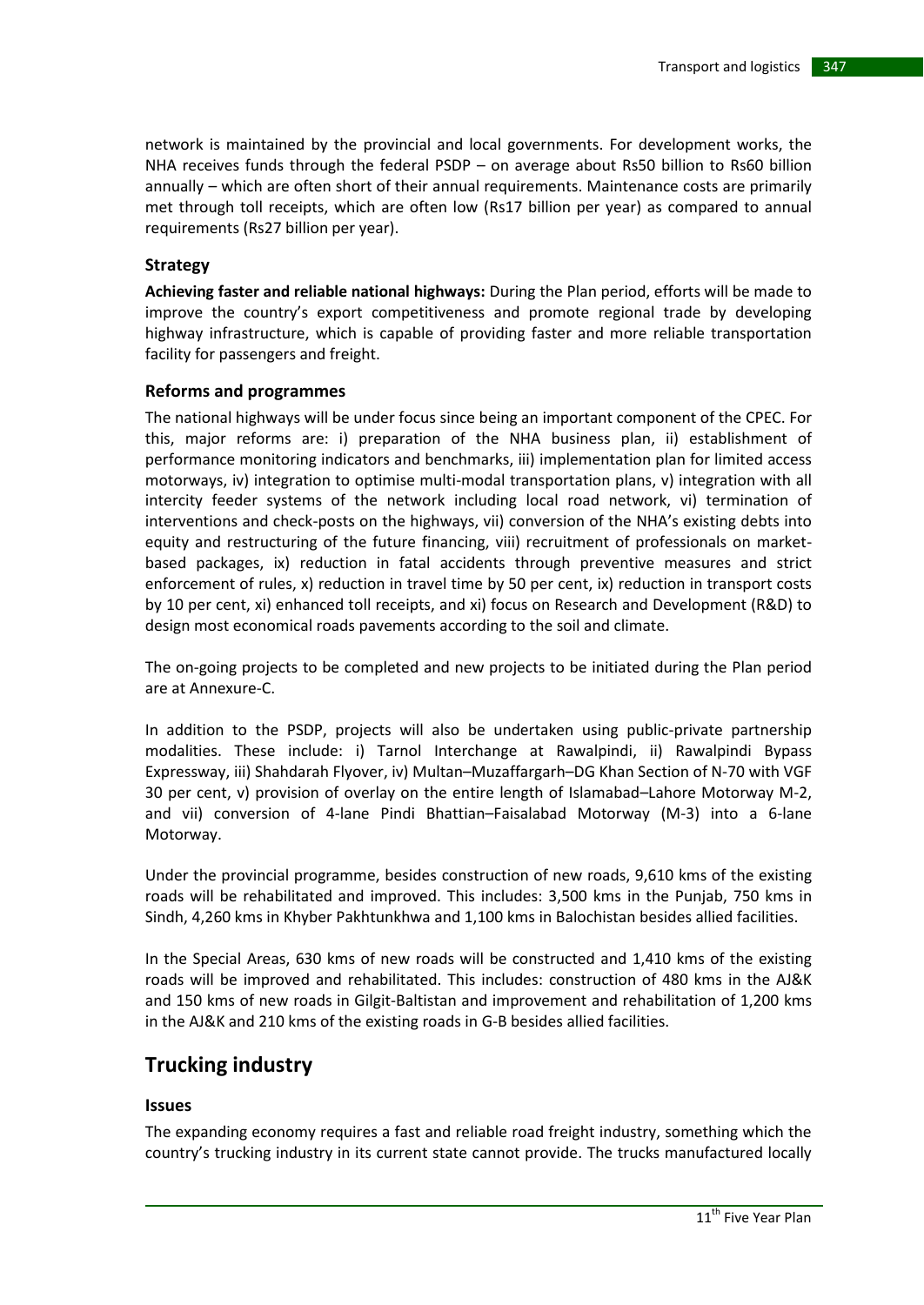are open-type, have small capacity and under-powered. These trucks are not compatible with containerised traffic arriving at the ports. The containers have to be unpacked and cargo stuffed into open trucks, which lead to wastages and delays. It is important to replace these old models with large-capacity international standard trucks.

Due to high competition within the local market, tariffs are low. To enhance their revenue, transporters resort to overloading, which causes damage to roads, reduces speed and leads to frequent vehicle breakdowns. The delivery of freight becomes uncertain and is usually delayed. In 2005, a survey revealed that there were 35 check points maintained by various organisations and agencies on N-5 between Karachi and Lahore, which are also a source of interruptions and delays in the smooth flow of the vehicular traffic.

#### **Strategy, reforms and programmes**

**Modernising trucking industry:** The principal objective will be to reduce the external cost of the existing trucking sector to the economy and business by modernising the trucking industry and organising it to offer integrated road transport and logistics services of the international standards.

The principal reform initiated in the sub-sector has been the preparation and approval of the Trucking Policy 2008. The implementation of some reforms is already underway through the sponsors, that is, Ministry of Industry. These reforms are in conformity with the Trucking Policy, and their implementation will continue during the Plan period. These reforms include: i) establishment of performance monitoring indicators and benchmarks, ii) reduction in overloading of trucks to 15 per cent or less (currently at 43 per cent), iv) 25 per cent of the truck fleet to be modernised (currently less than 5per cent), v) diesel with lower sulphur contents to be made available in the market to enable usage of the Euro-specs Turbo Diesel engines, vi) provision of the trucking facilities along the national highways, vii) further rationalisation of truck import tariffs to increase availability of prime-mover trailer combination in long-haul freight by 50 per cent, viii) revamping of the Motor Vehicle (MV) registration and examination systems, ix) enforcement of axle load control plan, x) launching of truck financing schemes, xi) establishment of truck driver training facilities, xii) capacity-building of truckers associations, xiii) increase in number of formal truck operators by 25 per cent, xiv) delinking and corporatisation of the National Logistics Cell's trucking units to lead trucking modernisation, xv) revision of the national truck specifications for two, three and multi-axle prime movers, and xvi) establishment of the trucking terminals.

# **Railways**

#### **Issues**

The Pakistan Railways (PR) is the sole government agency responsible for rail transport. It has a network of 7,791 route kms, but two-thirds of this is of non-commercial value and consists of branch and strategic lines. The remaining one-third of the network carries most trains and handles the bulk of rail-based passenger and freight traffic, that is, 85 per cent. In comparison to road-based freight traffic, the rail network has gradually lost its competitiveness. It has become a passenger-handling network and carries only six per cent of the total freight traffic. Comparatively more revenue earned by freight traffic is often used to subsidise passenger tariffs rather than to improve infrastructure for freight transportation.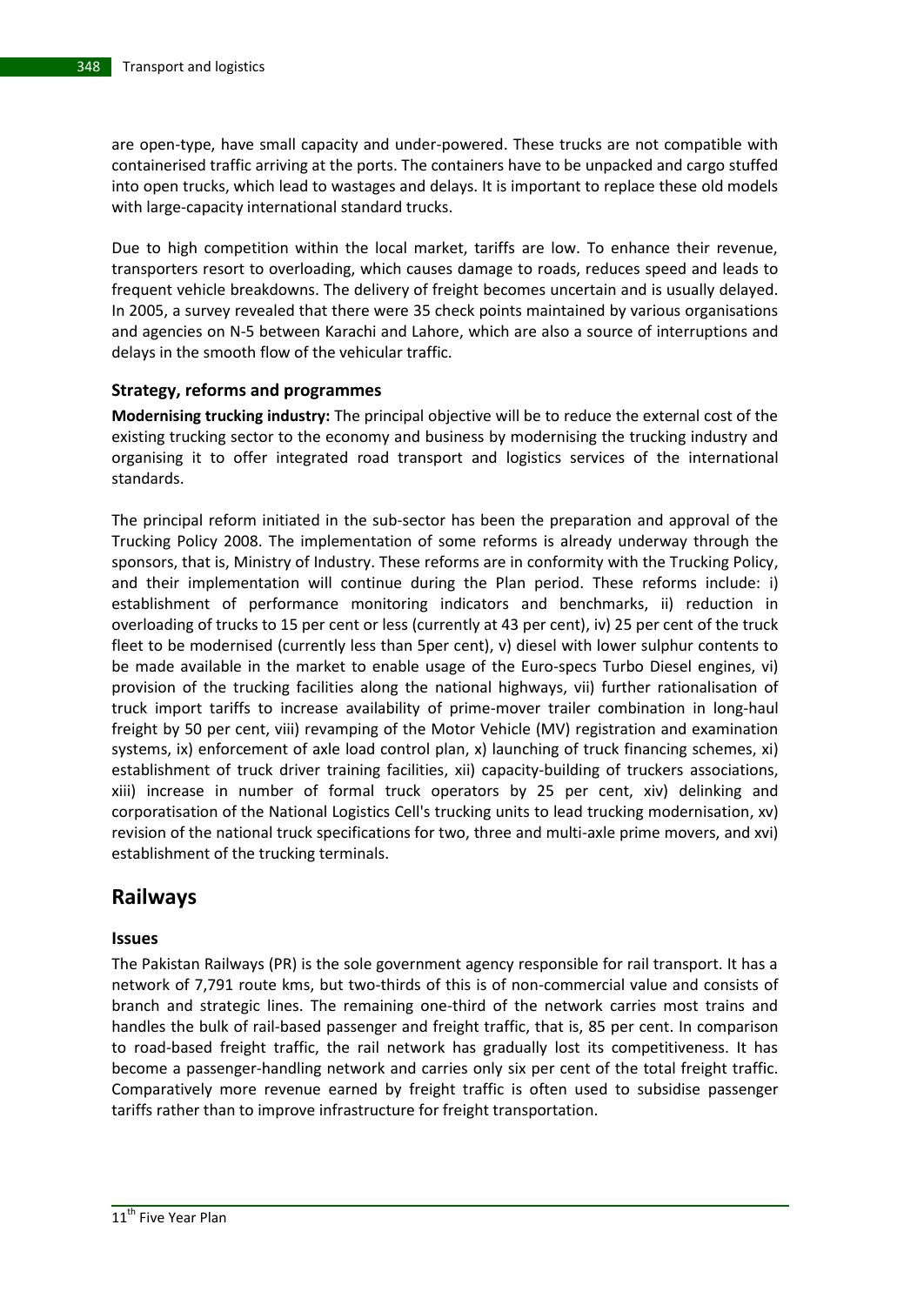The financial health of the PR has deteriorated with the gradual decline in rail-based freight traffic. This has prevented it from making any substantial investment in infrastructure and rolling stock, which has become old and requires replacement. Freight is increasingly becoming containerised, but the Railways has inadequate infrastructure and capacity to handle it. Its organisation lacks commercial orientation, innovative marketing and effective coordination with other modes of transport.

#### **Strategy**

**Promoting commercial railways:** The principal objective will be to restore the historic role of the PR as an economical and quality service provider, both for passenger and freight traffic. The strategy adopted for this will be to restructure the Railways management and its operations on the commercial lines. This will be done through appointment of independent and professional Railway Board. Programmes include: upgradation and doubling of the remaining sections of the main line – Shahdarah to Peshawar and Shahdarah to Faisalabad – in a phased manner, procurement of new rolling stock, improvement of the signalling system with state-of-the-art new computerised signalling system, privatisation of the railways operations with particular reference to track access and improvement in its systems and processes.

#### **Reforms and programmes**

A number of reforms have been identified for revitalisation of the PR during the Plan period. A few are already in the process of completion, which include: i) Business Plan, ii) track access policy, and iii) linking of the private freight forwarders and truckers for door-to-door services (Karachi, Lahore, Multan and Faisalabad). Several other reforms are in progress and will be completed during the Plan period. These include: i) establishment of performance monitoring indicators and benchmarks (freight business), ii) rail restructuring plan, including provision for an autonomous Railway Board, iii) corporatisation and appointment of a professional Chief Executive Officer (CEO), iv) financial restructuring, v) introduction of corporate accounts, specifically for freight and passenger services, vi) commercialisation of the PR land, vii) establishment of a separate holding company for non-core activities and land assets, viii) introduction of the private sector management and investment in the freight sector, ix) procurement of more locomotives and flat-bed wagons, x) closure of the loss-making lines and trains (strategic exceptions to be made after carrying out studies), xi) PR to deliver 20 per cent of all long-haul freight (currently at five per cent), and xii) promotion of the public-private partnerships.

In support of the reforms outlined above, the major projects to be initiated and completed during the Plan period are at Annexure C. Besides the PSDP funding, some of the projects will be considered for implementation on public-private partnership basis. Revival of the Karachi Circular Railway (KCR) project, 43 kms long, through 93.5 per cent Japanese financing of the total cost of \$2.60 billion, and the project will be implemented through the Karachi Urban Transportation Corporation (KUTC). Development of the infrastructure for uninterrupted coal supply chain from Karachi to various coal fired power plants destinations and major component of this initiative will be provision of locomotives and rolling stock.

# **Civil Aviation**

#### **Issues**

While the economy has expanded, the aviation sector has not been able to gain benefits of the economic growth. Growth of the international passenger traffic, for example, between 2001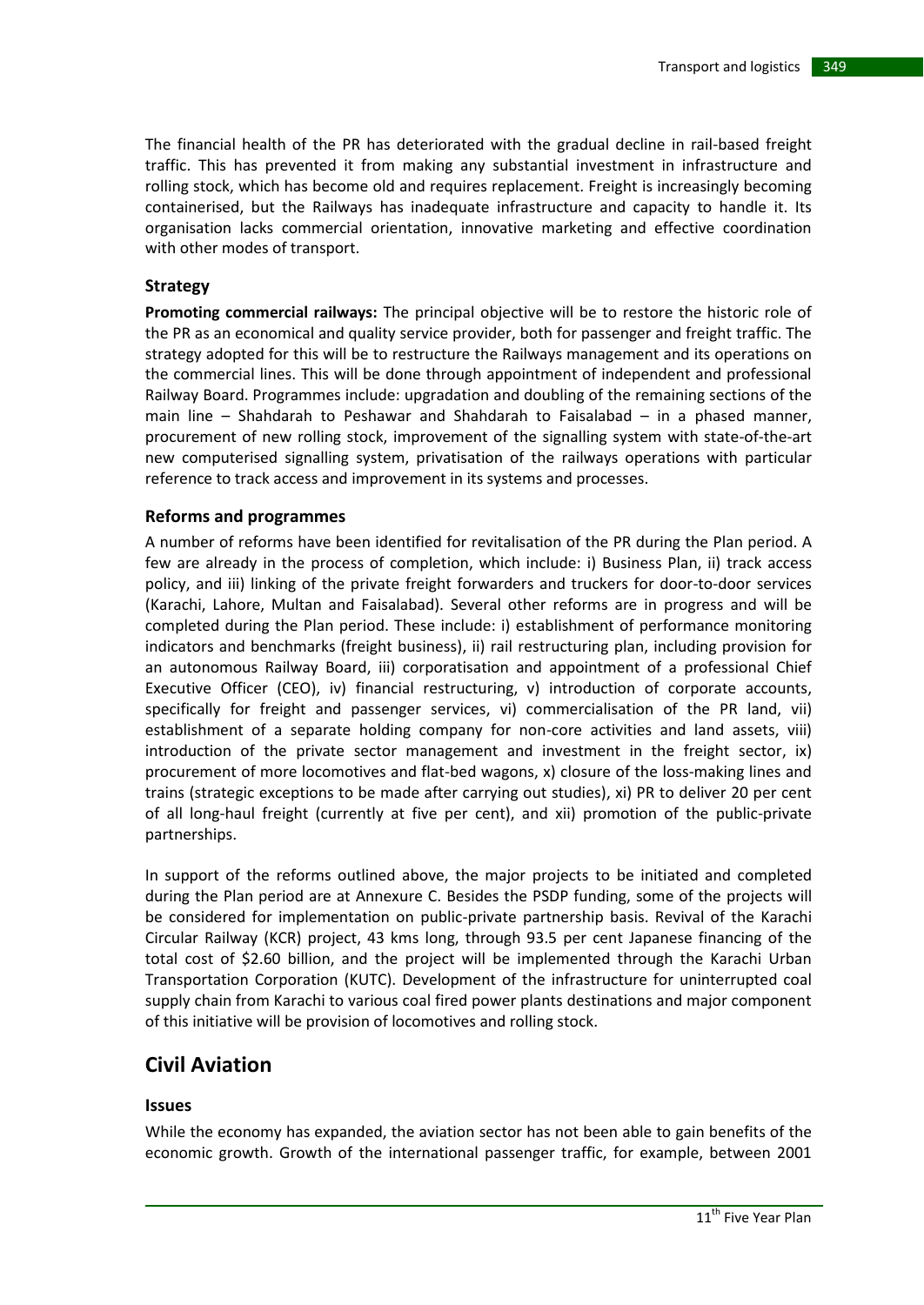and 2005, has been only about nine per cent. The PIA is the flagship carrier and accounts for over 73 per cent of domestic air passenger traffic (2008), while the private airlines has the remaining share of 27 per cent. The growth of passenger as well as freight traffic by air is slow – less than two per cent per year during 2001-2005. The volume of cargo is also modest, and has been fluctuating at a level of 400 to 425 million tonnes per km over the last five years. As compared to traffic by other modes, it is about four per cent of the freight traffic by rail and 0.2 per cent by road. The financial status of the Pakistan International Airlines Corporations (PIAC) is not very healthy, and it is not earning enough to sustain itself. Too expensive to operate and maintain old wide bodied aircraft are needed to be replaced with medium to small bodied aircraft to economise the expenditure.

The administration of aviation sector is with the CAA, which is responsible for air traffic control, and development and maintenance of airports. The CAA's major income is generated from the charges it recovers from the airlines using its airports and facilities. Its financial status is sound, and it is constructing a few airports from its own resources, including New Benazir Bhutto International Airport (NBBIA) at Islamabad and upgradation of the Multan International Airport. The users' charges at airports need rationalising, as it is being a principal factor, which determines airlines usage of airports, for both transit use and as a destination for services.

#### **Strategy**

- **Developing air cargo infrastructure:** The principal objective will be to enhance role of the aviation sector in building-up trade competitiveness in various sectors of the economy, particularly perishable items. This will be done by developing cargo infrastructure such as cargo villages, cold storages, and pack houses at the important international airports. The development programmes will include: a) development of a new international airport at Islamabad, b) improvement of facilities at other international airports, and c) procurement of additional small and medium aircraft.
- Increasing non-aeronautical revenue by establishing cargo villages, airport cities' master plan and changes in any other policy, which can hinder the leasing of the land parcels for commercialisation.
- The old surveillance and communication equipment needs early replacement. The redundancy element is also needed in addition to matching the system with the region as well as for global expediency.
- Development and growth of air transport through trained and skilled human resource
- Promotion of tourist information at all international airports and national airlines

### **Pakistan International Airlines**

As part of the PIA's fleet modernisation, it has been planned to phase out the ageing Boeing 737, Boeing 747 and Airbus A310 aircraft. The replacement will also cater to provide additional support for the future growth. To generate the projected volume of capacity as well to replace the ageing fleet, 34 aircrafts are being considered for induction during 2014-2018.

New avenues have to be explored and policies need to be implemented to generate additional revenues like Maintenance, Repair and Overhaul (MRO). Air transport MRO business in the world was about \$40.8 billion in 2006. The Asia-Pacific aircraft and engine MRO market totalled \$8.71 billion in 2005, and is estimated to touch \$14 billion in 2013. The PIA has already initiated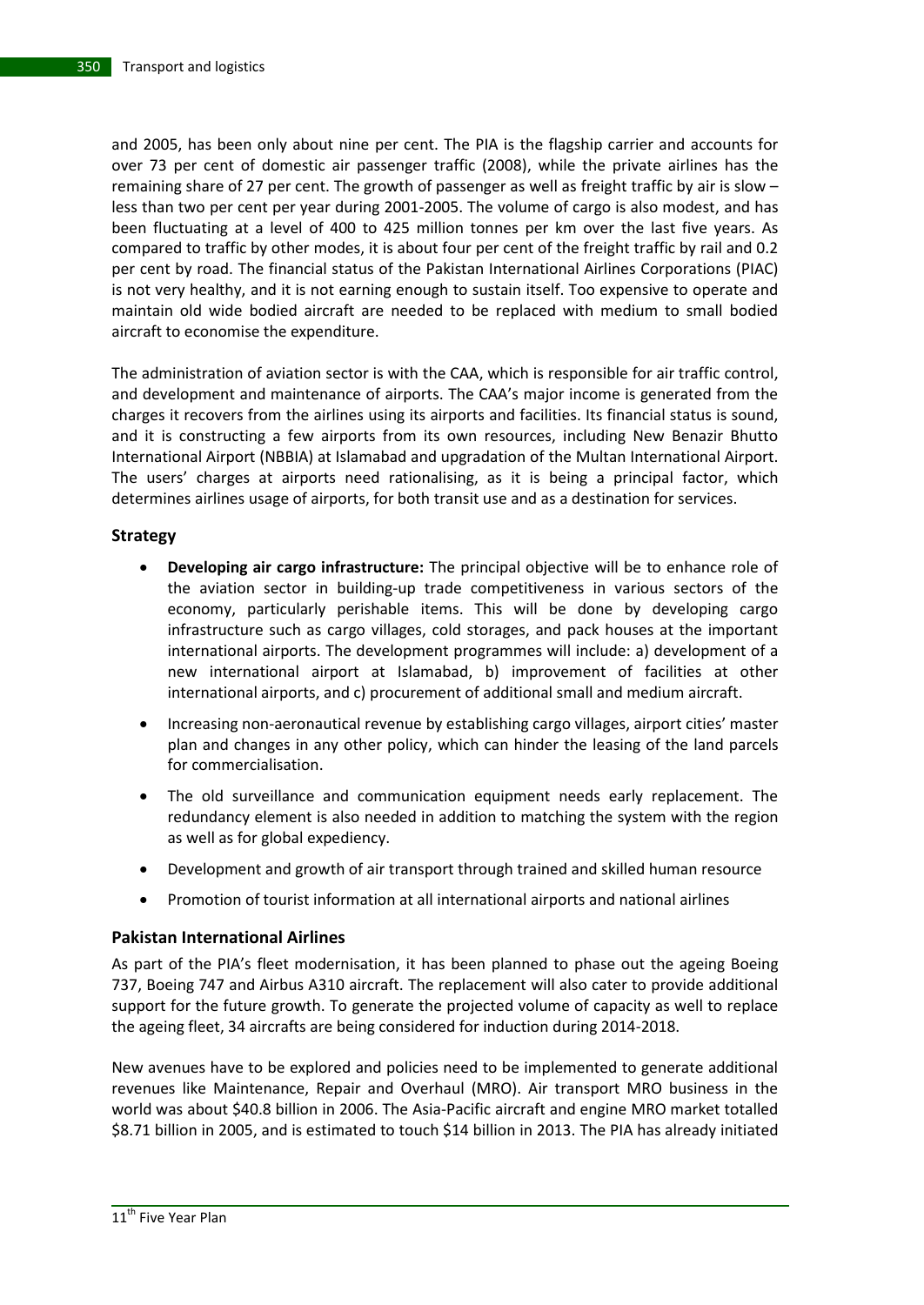the process for establishment of the MRO Business, which will result into an improved efficiency, reduced maintenance cost and generation of the additional revenue streams.

#### **Reforms and programmes**

The reforms and programmes envisaged for the safe and efficient performance of the subsector include: i) approval and implementation of the draft National Aviation Policy, which has been reviewed and developed in consultation and coordination with all stakeholders. It is aimed at liberalising air transport regulations, providing level playing field to all the national airlines and paving way for the public-private partnerships in the infrastructure development, ii) preparation of a business plan to increase the aviation business in Pakistan, and encourage international airlines, iii) preparation of the performance indicators and benchmarks, iv) development of in-house expertise on airworthiness matters to reduce reliance on foreign consultants and to enable export of expertise to other countries, v) upgradation of the existing communication and surveillance systems, vi) automation, modernisation and mechanisation of services leading to reduction in the operating cost as practicable, vii) development of airport cities, cargo villages at major international airports with the public-private partnerships and in the private sector, viii)human resource development by developing facilities at the Civil Aviation Training Institute (CATI) at Hyderabad to enhance the quality of training, ix) completing construction of the NBBIA, Islamabad, x) construction of new international airport at Gwadar, xi) development of four cargo villages, trans-shipment hubs to increase cargo handling capacity, xii) establishment of business centres, IT, logistic and retailing centres at airports, and xiii) development of the cold storage facilities at Karachi, Lahore and Multan airports.

An outlay of Rs86,796 million has been proposed on development projects through selffinancing of the CAA during the Plan period. The major projects to be implemented are at Annexure-C.

# **Public-private partnership**

Significant investment is required in transport and logistics infrastructure, which is far more than the limited fiscal space available under the PSDP. This necessitates involvement of the private sector. However, infrastructure projects in the transport and logistics sector often require large quantum of funds. Given the inadequate incentives on investment, and the fluid security environment, such projects have not elicited interest amongst the foreign investors. Local enterprises suffer from lack of capacity to fund and manage mega-projects.

### **Supporting private sector development**

The strategy will be to create an enabling environment for development of the private sector in the country for its full participation in infrastructure projects and programmes under the proposed Bureau of Infrastructure Development (BID).

The reforms in a phased manner, to be implemented during the Plan period, are: i) establishment of a BID to strengthen capacity of the already established the Infrastructure Project Development Facility (IPDF) in the Ministry of Finance, and coordinate and oversee the programme for the private sector participation in infrastructure development, ii) capacitybuilding of the public sector institutions to develop feasible and attractive public-private partnerships projects, iii) introduction of legal, administrative, financial and regulatory measures to facilitate the private sector development, and iv) creation of an enabling framework for the public and private sectors to perform effectively in harmony with each other.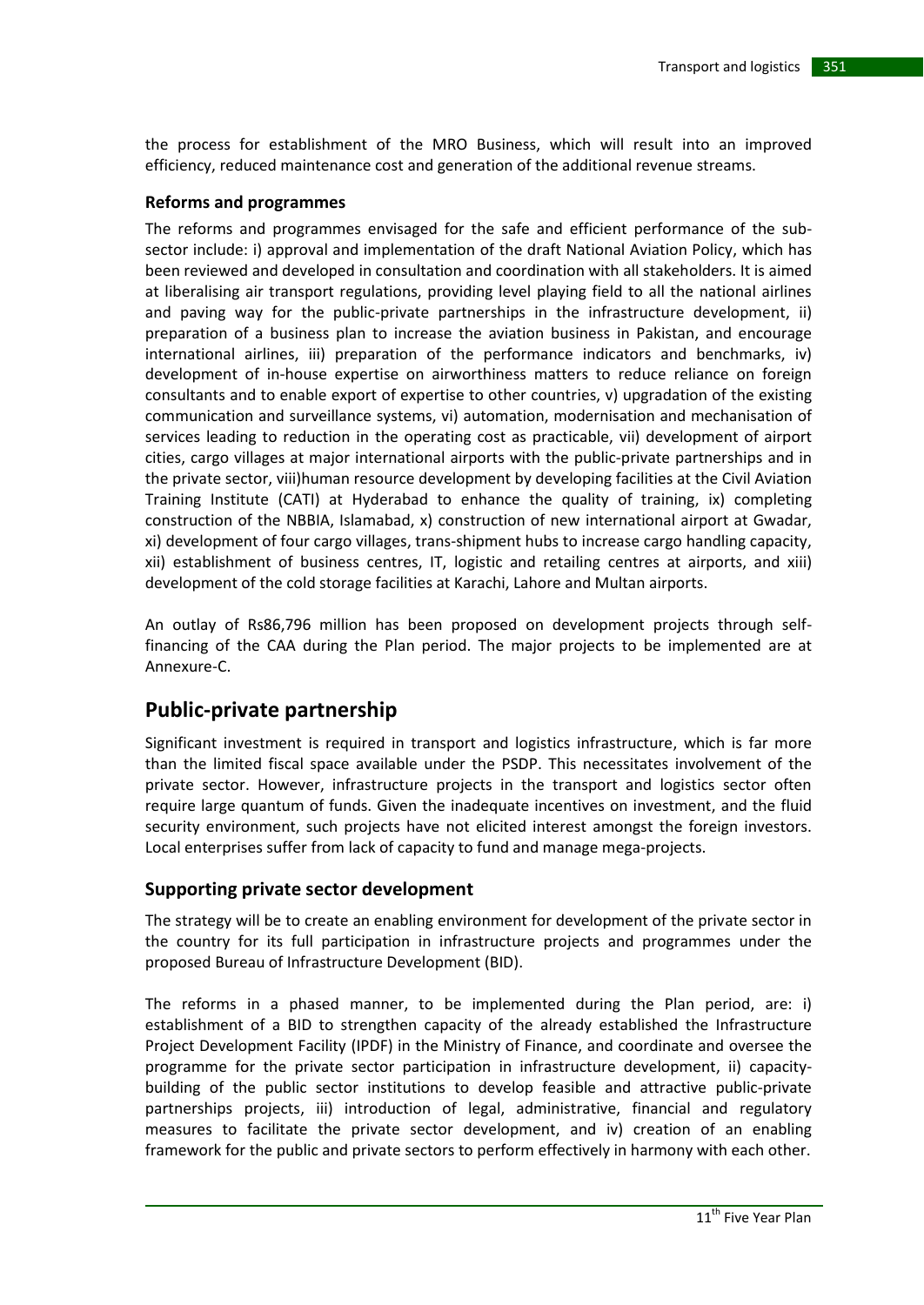# **Inland water transport**

There is a 30,000 kilometre long network of rivers and perennial canals, which offers an excellent opportunity to establish an economical water transport system. Fuel consumption for the inland water transport can be just 10 per cent of the road transport, and 25 per cent of the rail transport. But it is only recently that a full-scale Inland Water Transport Project, based on link-canals in the Punjab and Sindh as well as some sections of the Indus River, has been given serious consideration and is in the process of research. Based on studies carried out by the private sector, potential exists to invest in developing operational section in a phased manner for eventful access to sea. As per the initial study, it has been found that a section of the Indus River between Nowshera and Kalabagh has the potential for navigation.

Following a detailed feasibility study, a pilot project will be planned during the Plan period to test the technical, commercial and environmental viability of moving commercial cargo on canals in the Punjab and Sindh, and along the Indus River. If successful, the pilot project will be replicated in other feasible waterways in the country.

## **Supporting research and development**

The emphasis will be to revamp and restructure the existing National Transport Research Centre (NTRC), working under the Ministry of Communications, and make it a premier national research and development centre in the transport sector. In this regard, the following measures have been proposed:

- The principal seat of the R&D will be financially supported, and its research faculty will be appropriately expanded.
- The Centre will not only be tasked to lead research studies that can culminate in comprehensive national transport policies, but also develop policy guidelines with reference to which provinces can formulate provincial policies and programmes.
- The Centre will continuously engage itself in carrying out objective research in the sector, which will provide authentic information (traffic data) and analytical underpinnings to the national and provincial policies and reforms.
- It will also be developed into a centre of excellence innovating best practices and piloting model projects.
- Establishment of the Highway Research and Training Centre (HRTC) under the NHA at Attock, through JICA assistance, is at an advanced stage of completion, which will provide research in the field of pavement design, its testing and related training facilities.

# **Financing**

The expected resource requirement for the transport and logistics sector during the Plan period is Rs2,038 billion. About Rs1,581 billion will be made available through the PSDP, while the remaining funds will be arranged by each sub-sector on self-financing basis or through mixed funding arrangements, like BOOT, BOT and BOO. Annexure-B shows proposed budgetary allocations during the Plan period.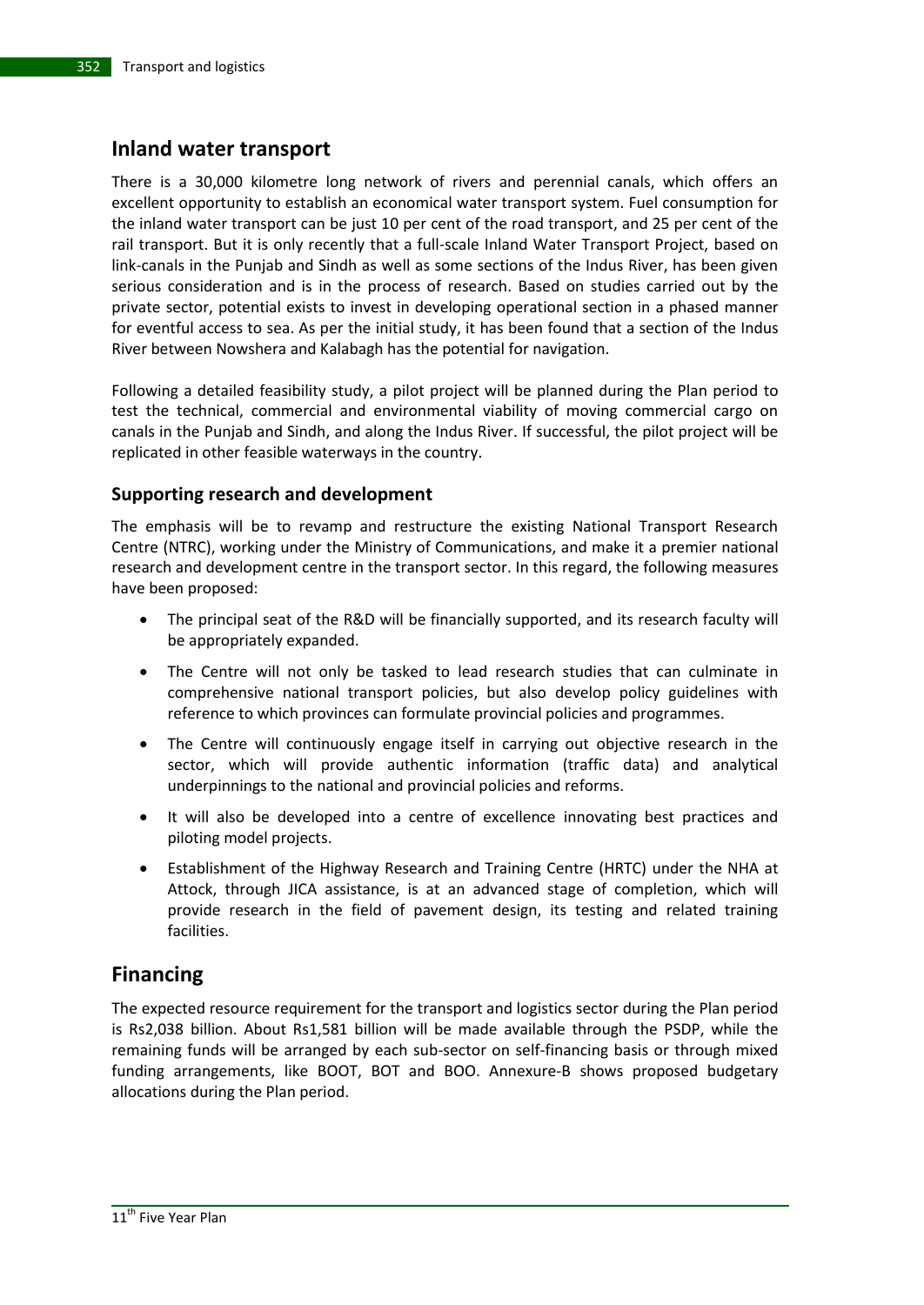| <b>Traffic forecast (Transport and communications)</b> |                              |                |         |         |         |                |         |         |              |
|--------------------------------------------------------|------------------------------|----------------|---------|---------|---------|----------------|---------|---------|--------------|
|                                                        | Sub-sector                   | <b>Units</b>   | 2012-13 |         |         | <b>Targets</b> |         |         | <b>ACGR%</b> |
|                                                        |                              |                |         | 2013-14 | 2014-15 | 2015-16        | 2016-17 | 2017-18 |              |
|                                                        | Railways traffic             |                |         |         |         |                |         |         |              |
| a)                                                     | Passenger                    | BP-km          | 29.20   | 30.35   | 31.55   | 32.80          | 34.09   | 35.44   | 3.95         |
| b)                                                     | Freight                      | BP-km          | 15.30   | 17.94   | 21.04   | 24.67          | 28.93   | 33.92   | 17.26        |
| Road traffic                                           |                              |                |         |         |         |                |         |         |              |
| a)                                                     | Passenger                    | BP-km          | 403.31  | 433.56  | 466.08  | 501.03         | 538.61  | 579     | 7.50         |
| b)                                                     | Freight                      | BP-km          | 253.43  | 269.90  | 287.45  | 306.13         | 326.03  | 347.22  | 6.50         |
|                                                        | Ports & shipping traffic     |                |         |         |         |                |         |         |              |
|                                                        | Karachi Port Trust (KPT)     |                |         |         |         |                |         |         |              |
| a)                                                     | General and                  | Million        | 23.83   | 25.96   | 28.27   | 30.79          | 33.54   | 36.53   | 8.92         |
|                                                        | containerised                | tonnes         |         |         |         |                |         |         |              |
|                                                        | cargo                        |                |         |         |         |                |         |         |              |
| b)                                                     | Liquid cargo                 | Million        | 13.68   | 14.19   | 14.72   | 15.27          | 15.84   | 16.44   | 3.74         |
|                                                        |                              | tonnes         |         |         |         |                |         |         |              |
| c)                                                     | bulk<br>Dry                  | <b>Million</b> | 21.52   | 24.43   | 27.73   | 31.47          | 35.73   | 40.55   | 13.51        |
|                                                        | cargo                        | tonnes         |         |         |         |                |         |         |              |
|                                                        | <b>Total Cargo</b>           | Million        | 59.03   | 64.57   | 70.72   | 77.54          | 85.11   | 93.52   | 7.99         |
|                                                        |                              | tonnes         |         |         |         |                |         |         |              |
| d)                                                     | Containers                   | Nos.           | 1,960   | 2,156   | 2,372   | 2,610          | 2,872   | 3,159   | 10.02        |
|                                                        | (TEUS)                       | (000)          |         |         |         |                |         |         |              |
|                                                        | Port Qasim Authority (PQA)   |                |         |         |         |                |         |         |              |
| (a)                                                    | General and<br>containerised | <b>Million</b> | 12.95   | 13.82   | 14.75   | 15.74          | 16.80   | 17.94   | 6.73         |
|                                                        | cargo                        | tonnes         |         |         |         |                |         |         |              |
|                                                        |                              | Million        |         |         |         |                |         |         |              |
| (b)                                                    | Liquid cargo                 | tonnes         | 15.23   | 16.46   | 17.78   | 19.22          | 20.77   | 22.44   | 8.06         |
|                                                        | bulk<br>Dry                  | Million        |         |         |         |                |         |         |              |
| (c)                                                    | cargo                        | tonnes         | 9.43    | 11.17   | 13.22   | 15.65          | 18.53   | 21.94   | 18.40        |
|                                                        |                              | Million        |         |         |         |                |         |         |              |
|                                                        | Total cargo                  | tonnes         | 37.61   | 41.44   | 45.76   | 50.61          | 56.10   | 62.32   | 8.80         |
|                                                        | Containers                   | Nos.           | 949     | 994     |         |                |         |         | 4.70         |
| (d)                                                    | (TEUS)                       | (000)          |         |         | 1,040   | 1,089          | 1,140   | 1,194   |              |
|                                                        | <b>Gwadar Deep Sea Port</b>  |                |         |         |         |                |         |         |              |
|                                                        | General and                  | Million        |         |         |         |                |         |         |              |
| (a)                                                    | containerised                | tonnes         | 0.77    | 0.81    | 0.85    | 0.98           | 1.03    | 1.08    | 5            |
|                                                        | cargo                        |                |         |         |         |                |         |         |              |
| (b)                                                    | Liquid cargo                 | Million        | 0.05    | 0.053   | 0.056   | 0.060          | 0.064   | 0.068   | 6.26         |
|                                                        |                              | tonnes         |         |         |         |                |         |         |              |
| (c)                                                    | Dry<br>bulk                  | Million        | 1.97    | 2.13    | 2.31    | 2.50           | 2.71    | 2.93    | 8.28         |
|                                                        | cargo                        | tonnes         |         |         |         |                |         |         |              |
|                                                        | <b>Total cargo</b>           | <b>Million</b> | 2.79    | 2.99    | 3.22    | 3.54           | 3.80    | 4.08    | 6.57         |
|                                                        |                              | tonnes         |         |         |         |                |         |         |              |
| (d)                                                    | Containers<br>(TEUs)         | Nos.<br>(000)  | 100     | 105     | 110.25  | 152.09         | 174.90  | 201.14  | 12.50        |
|                                                        | $4 \pm 1.1$                  |                |         |         |         |                |         |         |              |

#### **Annexure-A**

The containers (TEUs) handling of the Gwadar Port is expected to increase within two years owing to the operations of the Port taken over by the state-run Chinese firm COPHC.

|   | <b>Total all ports</b> |                          |       |        |        |        |        |        |      |
|---|------------------------|--------------------------|-------|--------|--------|--------|--------|--------|------|
| A | <b>Total cargo</b>     | <b>Million</b><br>tonnes | 99.43 | 109.01 | 119.69 | 131.70 | 145.02 | 159.92 | 8.26 |
| B | Total<br>containers    | Nos.<br>(000)            | 3,009 | 3,255  | 3,523  | 3,851  | 4,187  | 4.555  | 7.17 |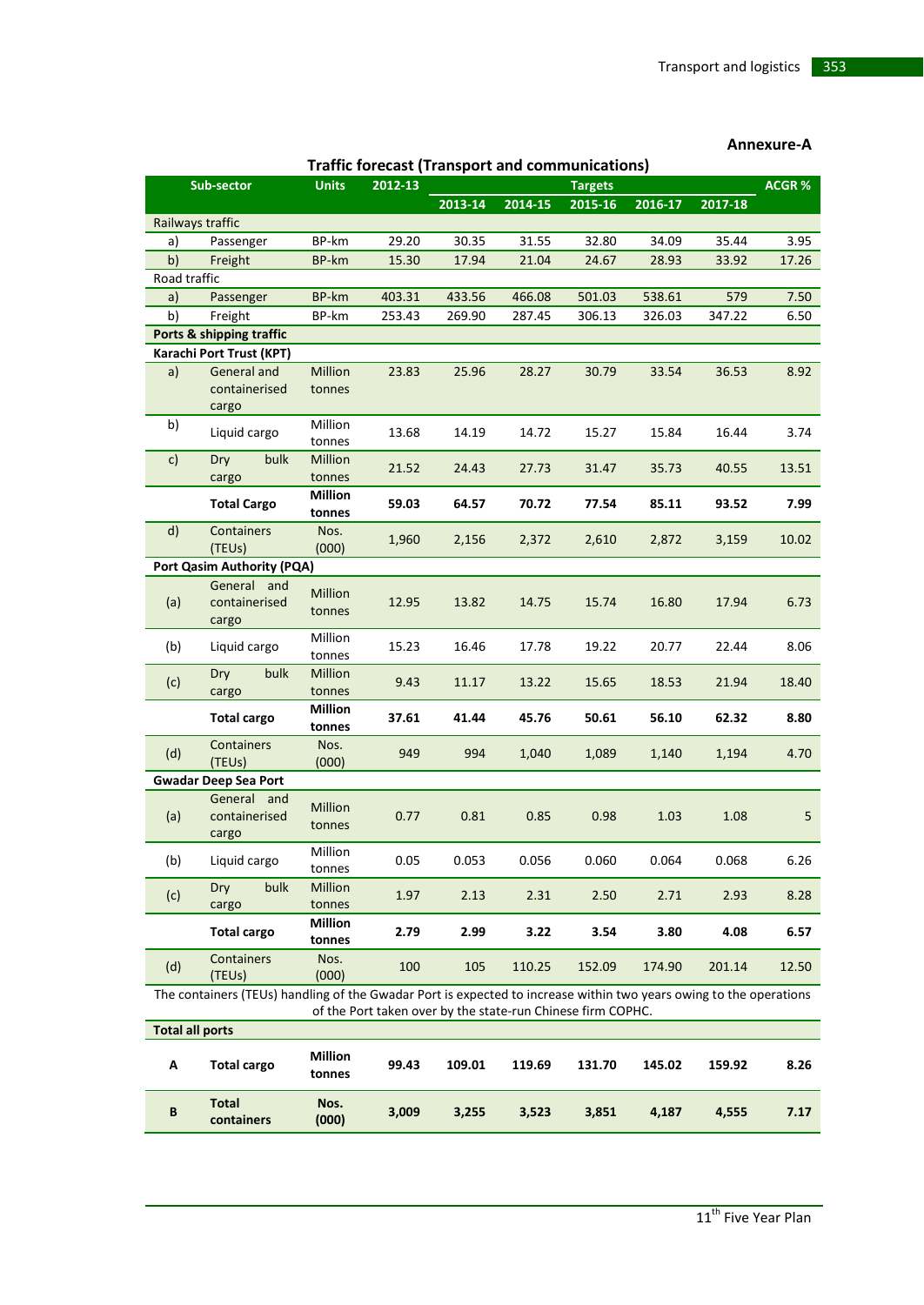|                       | Air transport traffic                             |                          |        |        |        |        |        |        |       |
|-----------------------|---------------------------------------------------|--------------------------|--------|--------|--------|--------|--------|--------|-------|
| (a)                   | Domestic                                          | Million<br>nos.          | 6.28   | 6.46   | 6.64   | 6.82   | 7.01   | 7.21   | 2.79  |
| (b)                   | International                                     | Million<br>nos.          | 8.50   | 8.74   | 8.99   | 9.25   | 9.51   | 9.78   | 2.85  |
|                       | <b>Total</b>                                      | <b>Million</b><br>nos.   | 14.78  | 15.20  | 15.63  | 16.07  | 16.52  | 16.99  | 2.82  |
| Freight               |                                                   |                          |        |        |        |        |        |        |       |
| (a)                   | Domestic                                          | Million<br>tonnes        | 0.060  | 0.063  | 0.066  | 0.070  | 0.073  | 0.077  | 5.15  |
| (b)                   | International                                     | Million<br>tonnes        | 0.200  | 0.21   | 0.22   | 0.225  | 0.234  | 0.243  | 4.01  |
|                       | <b>Total</b>                                      | <b>Million</b><br>tonnes | 0.260  | 0.271  | 0.283  | 0.295  | 0.307  | 0.321  | 4.28  |
| <b>Inland traffic</b> |                                                   |                          |        |        |        |        |        |        |       |
| Passenger             |                                                   |                          |        |        |        |        |        |        |       |
| (a)                   | Railway                                           | BP-km                    | 29.20  | 30.35  | 31.55  | 32.80  | 34.09  | 35.44  | 3.95  |
| (b)                   | Road                                              | <b>BP-km</b>             | 403.31 | 433.56 | 466.08 | 501.03 | 538.61 | 579    | 7.50  |
|                       | <b>Total</b><br>(Passenger)                       | BP-km                    | 432.51 | 463.91 | 497.63 | 533.83 | 572.70 | 614.44 | 6.04  |
|                       | <b>Modal split for passenger</b>                  |                          |        |        |        |        |        |        |       |
|                       | Railway                                           |                          | 7%     | 7%     | 6%     | 6%     | 6%     | 6%     |       |
|                       | Share                                             |                          |        |        |        |        |        |        |       |
|                       | Road share                                        |                          | 93%    | 93%    | 94%    | 94%    | 94%    | 94%    |       |
| Freight               |                                                   |                          |        |        |        |        |        |        |       |
| (a)                   | Railway                                           | <b>BTKM</b>              | 15.30  | 17.94  | 21.04  | 24.67  | 28.93  | 33.92  | 17.26 |
| (b)                   | Road                                              | <b>BTKM</b>              | 253.43 | 269.90 | 287.45 | 306.13 | 326.03 | 347.22 | 6.50  |
|                       | <b>Total</b><br>(Freight)                         | <b>BTKM</b>              | 268.73 | 287.84 | 308.48 | 330.80 | 354.96 | 381.14 | 6.01  |
|                       | <b>Modal split for freight</b>                    |                          |        |        |        |        |        |        |       |
|                       | Railway                                           |                          | 6%     | 6%     | 7%     | 7%     | 8%     | 9%     |       |
|                       | Share                                             |                          |        |        |        |        |        |        |       |
|                       | Road Share                                        |                          | 94%    | 94%    | 93%    | 93%    | 92%    | 91%    |       |
|                       | <b>Total all three ports</b>                      |                          |        |        |        |        |        |        |       |
| (a)                   | General<br>and<br>cargo<br>containerised<br>Cargo | Million<br>tonnes        | 37.55  | 40.59  | 43.87  | 47.52  | 51.38  | 55.55  | 6.76  |
| (b)                   | Liquid cargo                                      | Million<br>tonnes        | 28.96  | 30.70  | 32.56  | 34.55  | 36.67  | 38.94  | 5.07  |
| (c)                   | Dry<br>bulk<br>cargo                              | Million<br>tonnes        | 32.92  | 37.73  | 43.26  | 49.63  | 56.97  | 65.43  | 12.15 |
|                       | <b>Total Cargo</b>                                | <b>Million</b><br>tonnes | 99.43  | 109.01 | 119.69 | 131.70 | 145.02 | 159.92 | 8.26  |
| (d)                   | Containers<br>(TEUs)                              | Nos.<br>(000)            | 3,009  | 3,255  | 3,523  | 3,851  | 4,187  | 4,555  | 7.17  |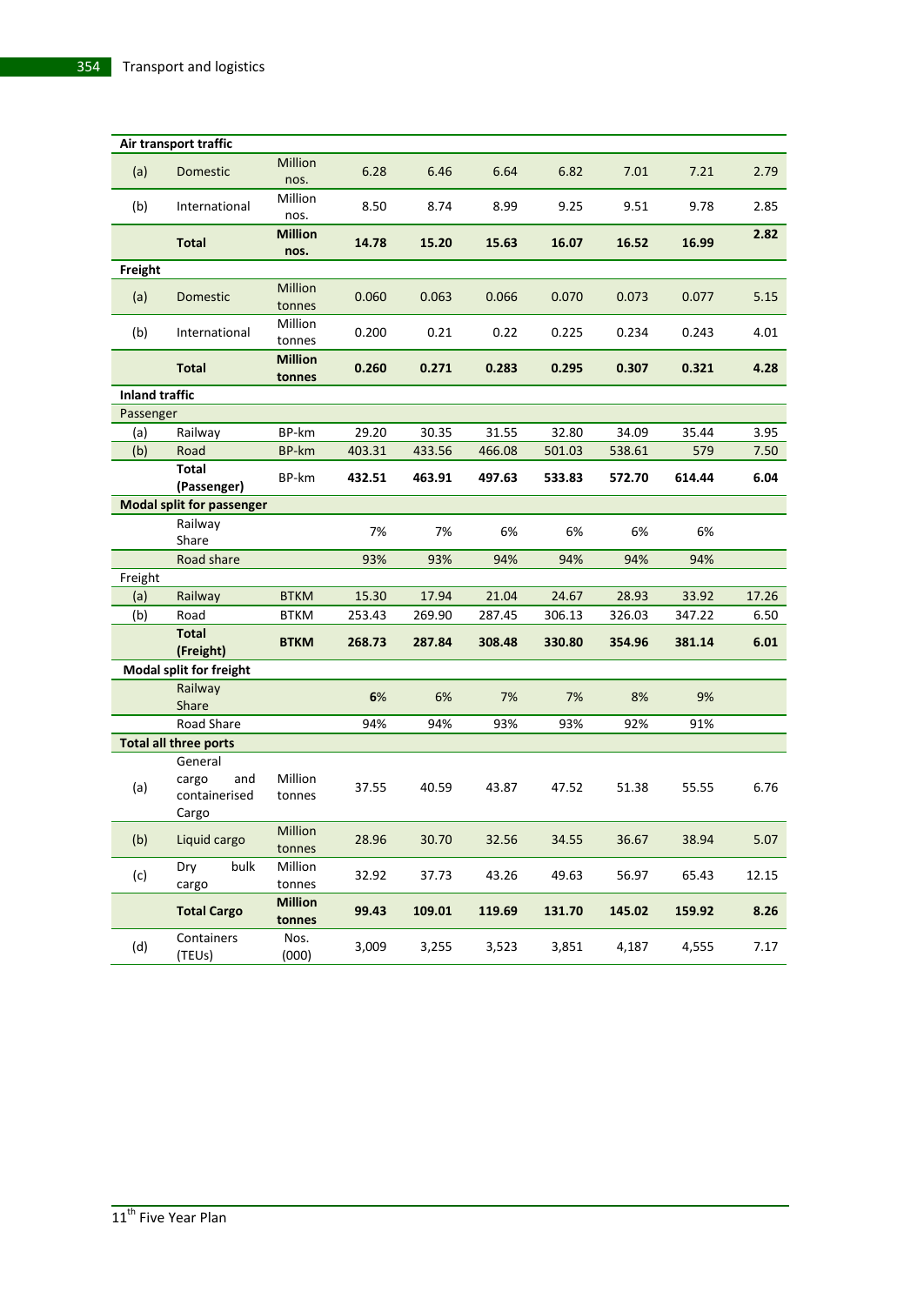#### **Annexure-B**

|                         |                                                      |                                |                         |                       | (Rs million) |  |
|-------------------------|------------------------------------------------------|--------------------------------|-------------------------|-----------------------|--------------|--|
|                         |                                                      | Five Year (2013-18) allocation |                         |                       |              |  |
| S. No                   | Ministry / Sub-sector                                | <b>Budgetary</b>               | Self-                   | <b>Public-private</b> | <b>Total</b> |  |
|                         |                                                      |                                | financing /             | /private              |              |  |
| $\mathbf{1}$            | $\overline{2}$                                       | 3                              | <b>Corporation</b><br>4 | financing<br>5        | 6            |  |
| A                       | <b>FEDERAL</b>                                       |                                |                         |                       |              |  |
|                         |                                                      |                                |                         |                       |              |  |
| 1                       | <b>Ministry of Railways</b>                          | 239,383                        |                         | 35,000                | 274,383      |  |
| $\overline{2}$          | <b>Ministry of Communications</b>                    |                                |                         |                       |              |  |
| Α                       | National Highway Authority (NHA)                     | 554,652                        |                         | 66,500                | 621,152      |  |
| $\mathsf C$             | National Highways and Motorway<br>Police (NH&MP)     | 82                             |                         |                       | 82           |  |
| D                       | National<br>Transport<br>Research<br>Centre (NTRC)   | 282                            |                         |                       | 282          |  |
| E                       | Construction Technology Training<br>Institute (CTTI) | 876                            |                         |                       | 726          |  |
|                         | <b>Total M/o Communications</b>                      | 555,893                        |                         | 66,500                | 622,393      |  |
| $\overline{4}$          | <b>Ministry of Ports and Shipping</b>                | 2,455                          |                         |                       | 2,034        |  |
| 5                       | <b>Ministry of Defence Production</b>                |                                |                         |                       |              |  |
| A                       | Karachi Shipyard & Engg. Works                       | 3,357                          | 5,000                   |                       | 8,357        |  |
|                         | <b>Total M/o Defence Production</b>                  | 5,812                          | 5,000                   |                       | 10,812       |  |
| 6                       | <b>Ministry of Defence</b>                           |                                |                         |                       |              |  |
| A                       | New Gwadar Int'l Airport (NGIA)                      | 8,576                          | 250                     |                       | 8,826        |  |
| B                       | Pakistan<br>Meteorological<br>Department (PMD)       | 151                            |                         |                       | 125          |  |
| C                       | Airport Security Force (ASF)                         | 302                            |                         |                       | 302          |  |
| D                       | <b>Maritime Security Agency (MSA)</b>                | 573                            |                         |                       | 475          |  |
| E                       | Civil Aviation Authority (CAA)                       |                                | 150,000                 |                       | 150,000      |  |
| F                       | Pakistan Int'l Airlines Corp. (PIAC)                 |                                | 200,000                 |                       | 200,000      |  |
|                         | <b>Total M/o Defence</b>                             | 9,602                          | 350,250                 |                       | 9,602        |  |
| $\overline{\mathbf{z}}$ | <b>Inland Water Transport</b>                        | 60                             |                         | 300                   | 360          |  |
| 8                       | Others in charge of logistics and<br>urban transport | 68,557                         |                         | 200                   | 68,757       |  |
|                         | <b>Total federal programme</b>                       | 879,307                        | 355,250                 | 102,000               | 1,336,557    |  |
| В                       | Provincial road programme                            |                                |                         |                       |              |  |
|                         | <b>Total provinces</b>                               | 699,642                        |                         |                       | 579,649      |  |
| C                       | <b>Special Areas</b>                                 |                                |                         |                       |              |  |
| A                       | Azad Jammu and Kashmir                               | 1,207                          |                         |                       | 1,207        |  |
| B                       | Gilgit-Baltistan                                     | 604                            |                         |                       | 604          |  |
|                         | <b>Total Special Areas</b>                           | 1,811                          |                         |                       | 1,811        |  |
|                         | Total T&C (A+B+C)                                    | 1,580,759                      | 355,250                 | 102,000               | 2,038,009    |  |
|                         |                                                      |                                |                         |                       |              |  |

# **Proposed Allocations during 2013-18**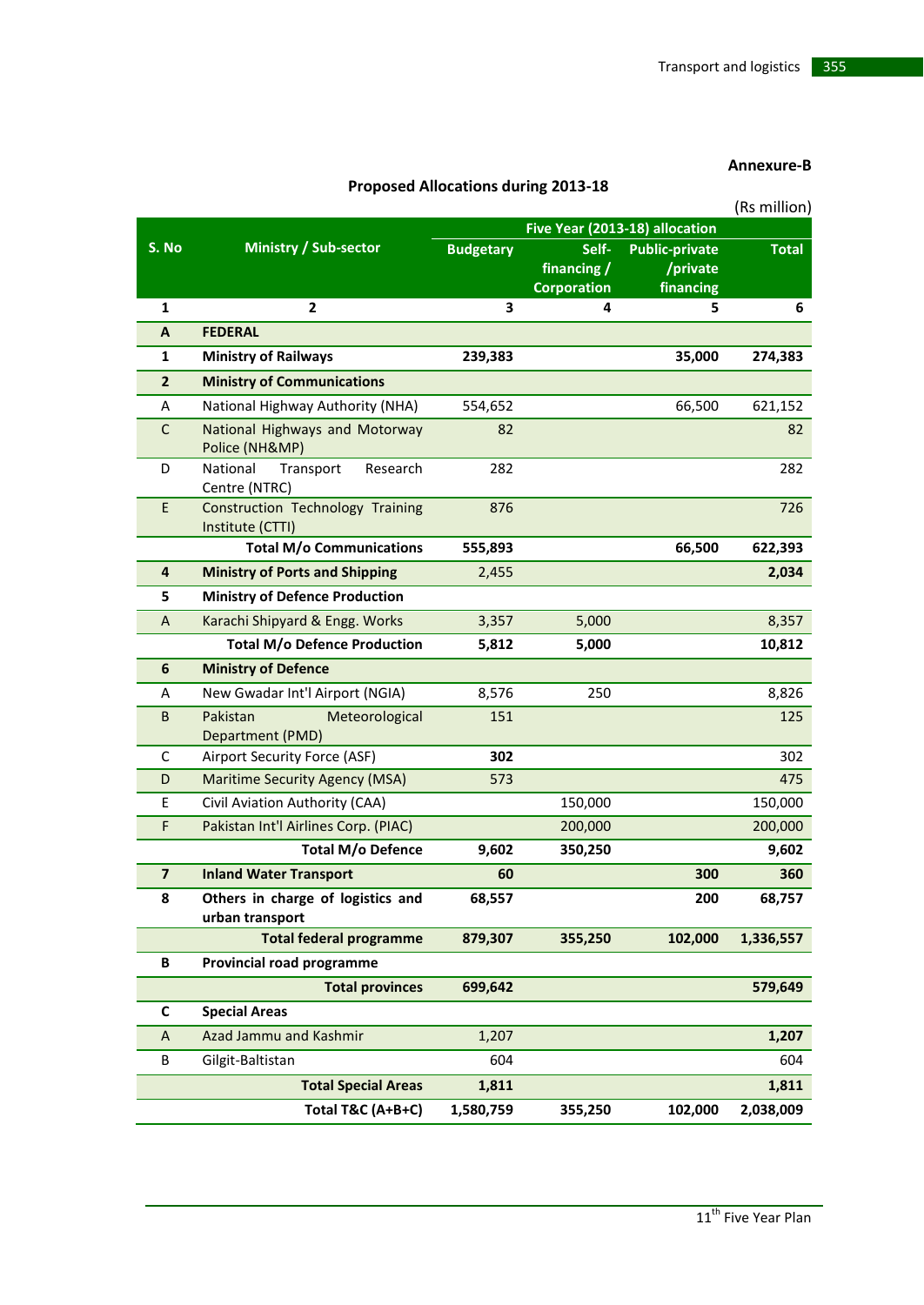#### **Annexure-C**

### **Pakistan Railways projects to be completed during the Plan period**

| S <sub>1</sub><br>No. | <b>Names of the projects</b>                                                                                       | <b>Capital</b><br>cost |
|-----------------------|--------------------------------------------------------------------------------------------------------------------|------------------------|
| 1.                    | Rehabilitation and improvement of tracks from Landhi to Khanpur main<br>line                                       | 9,405                  |
| 2.                    | Doubling of track from Khanewal to Raiwind (Revised) (Khanewal, Lahore)                                            | 12,617                 |
| 3.                    | Doubling of track from Shahdarah to Faisalabad (Lahore, Faisalabad)                                                | 10,281                 |
| 4.                    | Doubling of track from Shahdarah to Lalamusa (Lahore, Gujrat)                                                      | 13,593                 |
| 5.                    | Mechanisation of track maintenance (pilot project in the Lahore Division)                                          | 4,055                  |
| 6.                    | Procurement and manufacture of 530 high capacity wagons (revised)                                                  | 4,135                  |
| 7.                    | Procurement and manufacturing of 50 Diesel Electric locomotives                                                    | 19,406                 |
| 8.                    | Procurement and manufacture of 75 new DE locomotives                                                               | 46,810                 |
| 9                     | Procurement of 150 DE new Locomotives                                                                              | 55,488                 |
| 10.                   | Rehabilitation of 27 (HGMU-30 Class) DE locomotives                                                                | 6,284                  |
| 11.                   | Special repair of 150 DE locomotives to improve availability and reliability                                       | 5,005                  |
| 12.                   | Rehabilitation of the rolling stock and track                                                                      | 4,000                  |
| 13.                   | Rehabilitation of the railway assets damaged during riots of 27-28<br>December 2007 (Sukkur and Karachi Divisions) | 7,856                  |
| 14.                   | Reconstruction of assets damaged during the floods of 2010                                                         | 6,365                  |
| 16.                   | Replacement of old and obsolete signal gear from Lodhran-Khanewal-<br><b>Shahdarah Bagh Mainline Section</b>       | 18,484                 |
| 17.                   | Replacement of three break down and rescue cranes and procurement of<br>five sets of relief train equipment        | 1,638                  |
| 18.                   | Replacement of metal sleepers and track renewal on the Lodhran-<br><b>Shahdarah Section</b>                        | 2,216                  |
| 19.                   | Procurement of 500 high capacity bogie wagons and 40 power vans                                                    | 11,998                 |
| 20                    | Procurement and manufacture of 202 new design passenger carriages                                                  | 15,890                 |
| 21.                   | Rehabilitation, upgradation and conversion of 400 coaches                                                          | 5,200                  |
| 22.                   | Strengthening and rehabilitation of 159 weak bridges                                                               | 412                    |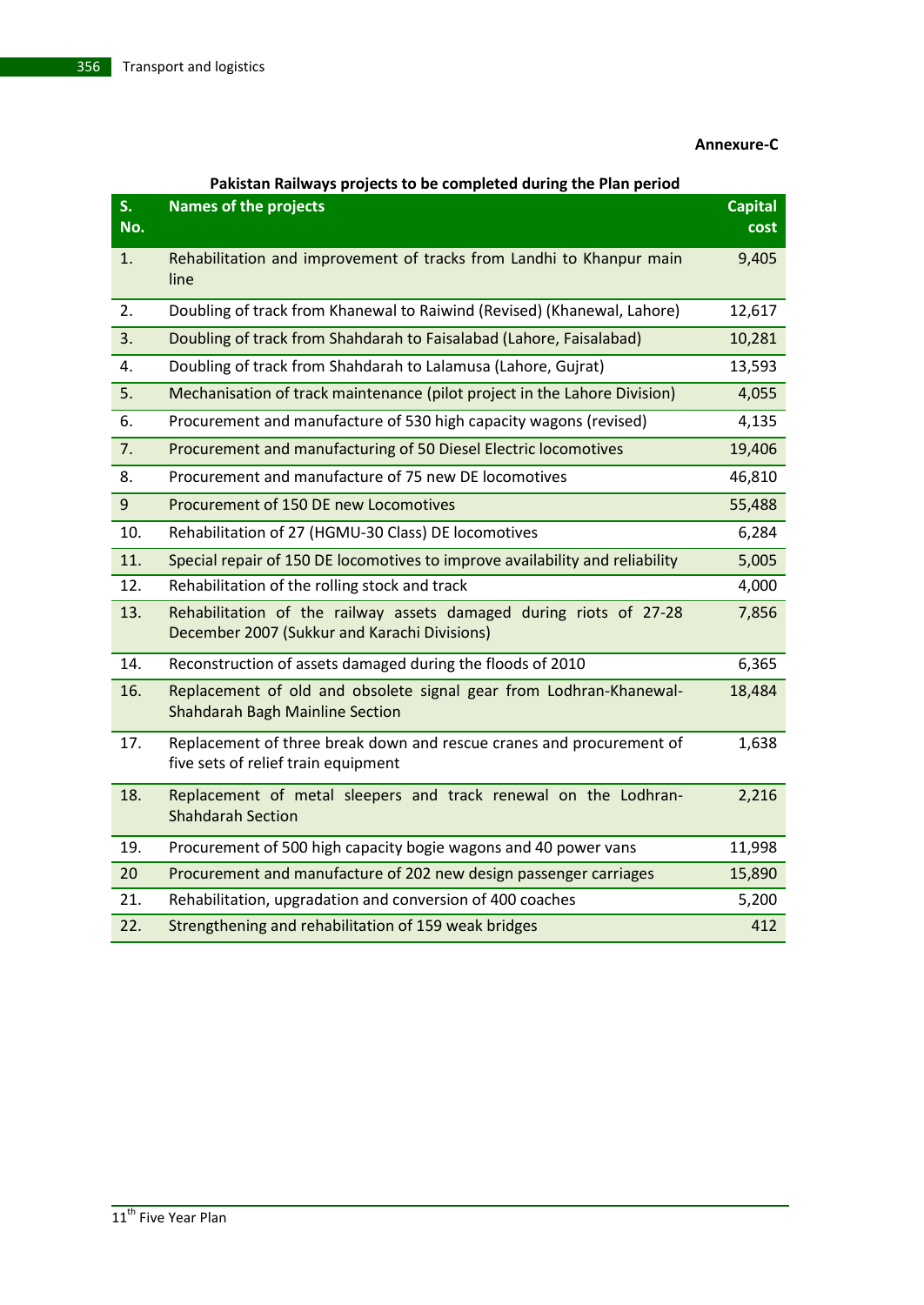| S.<br>No. | <b>Names of the projects</b>                                                                                                                                            | <b>Capital</b><br>cost |
|-----------|-------------------------------------------------------------------------------------------------------------------------------------------------------------------------|------------------------|
| 1.        | Upgradation of main line 1 from Karachi to Peshawar and development<br>of a dry port at Havelian under the China-Pakistan Economic Corridor<br>(CPEC) initiative        | 400                    |
| 2.        | Feasibility study for the Peshawar-Jalaladad (Afghanistan) Rail Link                                                                                                    | 67                     |
| 3.        | Construction of the Chaman-Spinbouldak (Afghanistan) Rail Link                                                                                                          | 1,378                  |
| 4.        | Feasibility study for dedicated freight corridor for transportation of coal<br>from Karachi to Lahore                                                                   | 391                    |
| 5.        | Improvement of the Signalling System on Lodhran-Khanpur-Kotri Section<br>and provision of the Centralised Traffic Control (CTC) on Shahdarah-<br><b>Lodhran Section</b> | 38,263                 |
| 6.        | Renovation and upgradation of Quetta, Karachi, Lahore and Peshawar<br><b>Railway Stations</b>                                                                           | 1,000                  |
| 7.        | Special repair of 100 DE locomotives and recommissioning of 19 stabled<br>DE locomotives (15 AGE-30 and 04 RGE-24)                                                      | 4,883                  |
| 8.        | Upgradation of the terminal facilities at the Marshalling Yard Pipri,<br>Lahore and Peshawar dry ports                                                                  | 200                    |
| 9         | Special repair of 800 coaches and 200 wagons                                                                                                                            | 1,810                  |

#### **Pakistan Railways projects to be initiated during the Plan period**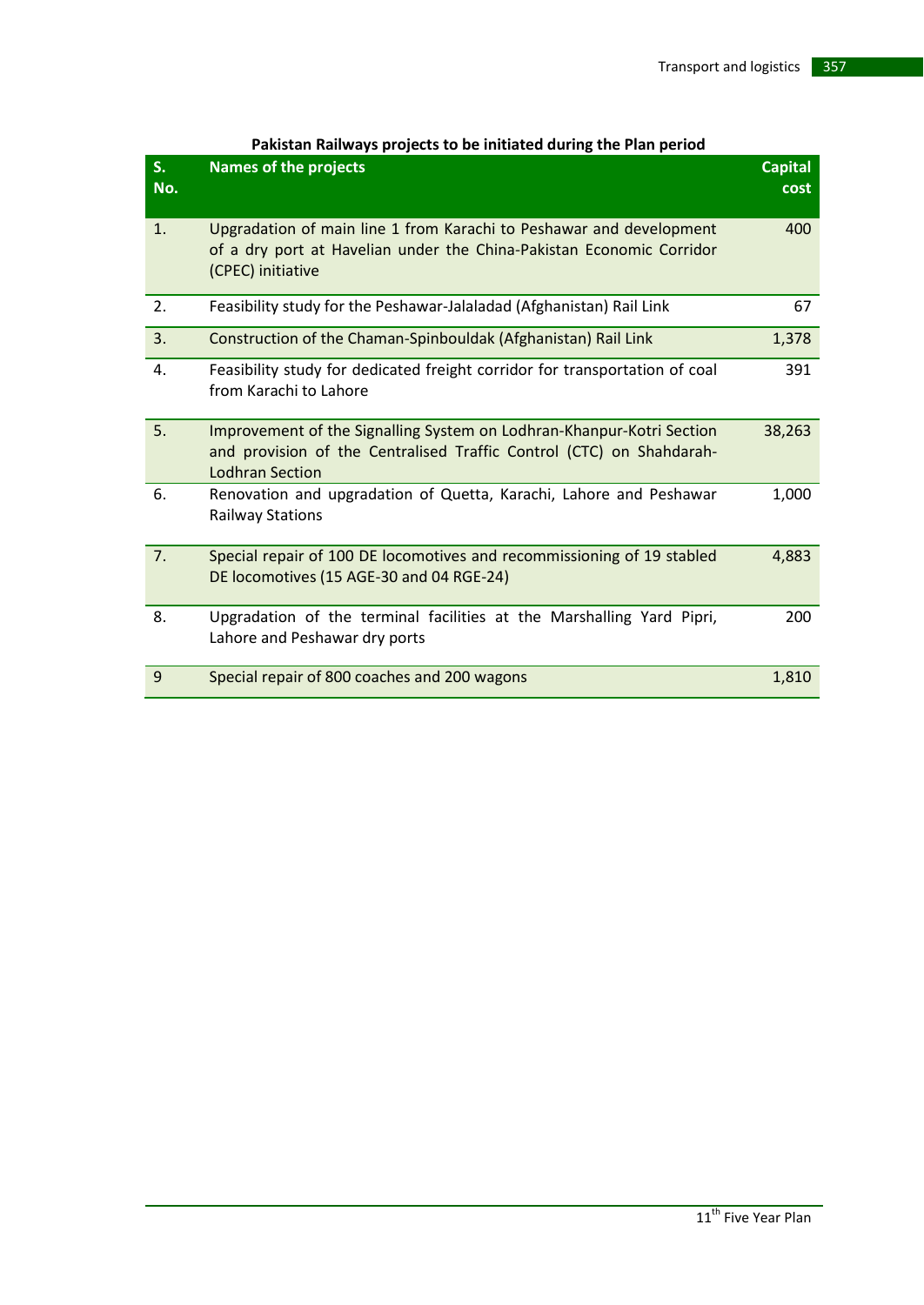| NHA projects to be completed during the Plan period |  |  |  |
|-----------------------------------------------------|--|--|--|
|-----------------------------------------------------|--|--|--|

| S.<br>No.      | <b>Names of the projects</b>                                                                                                                                   | <b>Capital</b><br>cost |
|----------------|----------------------------------------------------------------------------------------------------------------------------------------------------------------|------------------------|
| 1.             | Mossa Pak-Shaheed Bridge                                                                                                                                       | 1,988                  |
| 2.             | Construction of a bridge over the River Chenab linking Shorkot and Garh<br>Maharaja                                                                            | 1,603                  |
| 3.             | Construction of a new bridge over the River Sutlej at Emanwala                                                                                                 | 1,108                  |
| 4.             | Construction of Hassanabdal-Abbottabad-Mansehra Expressway (110<br>kms)                                                                                        | 30,494                 |
| 5.             | Construction of the Faisalabad-Khanewal Motorway(M-4) (184 kms)                                                                                                | 28,564                 |
| 6.             | Construction of the Peshawar Northern Bypass (32 kms)                                                                                                          | 9,003                  |
| 7.             | Upgradation of the Karakorum Highway (KKH) for the Bhasha Diamer Dam<br>project (Mansehra to the proposed Dam site)                                            |                        |
| 8.             | Rehabilitation, improvement and widening of the KKH (Raikot-Khunjerab<br>Section, 335 kms)                                                                     | 30,911                 |
| $\overline{9}$ | Realignment of the KKH at the Barrier Lake, Attabad, Hunza, and Gilgit-<br>Baltistan (17 kms new + 7 kms rehabilitation)                                       | 26,477                 |
| 10.            | Construction of the Jhalkhad-Chillas Road (66 kms)                                                                                                             | 4,017                  |
| 11.            | Construction of the Lowari Tunnel (tunnel excavated)                                                                                                           | 26,855                 |
| 12.            | Construction of additional carriageway of the Indus Highway (N-55)-<br>Sehwan-Khairpur<br>Nathan<br>Shah-Ratodero<br>section<br>(200)<br>kms<br>approximately) | 12,342                 |
| 13.            | Bridge on the River Indus at Larkana with approaches (bridge portion<br>completed) and two other bridges at Nishtar Ghat and Khushhal Garh                     | 9,225                  |
| 14.            | Construction of portion of M-8 from Gwadar-Turbat to Hoshab (200 kms)<br>and Khuzdar to Ratodero (143 kms)                                                     | 23,168                 |
| 16.            | Construction of the Surab-Basima-Nag-Panjgur-Hoshab Road (454 kms) N-<br>85                                                                                    | 22,413                 |
| 17.            | Widening and improvement of the Kararo-Wad section (96 kms) N-25                                                                                               | 3,373                  |
| 18.            | National Highway Development Sector Project envisaging improvement,<br>rehabilitation and upgradation of 687 kms along the National Highway<br>road network    | 49,955                 |
| 19.            | Kalat-Quetta-Chaman section of N-25 (247 kms)                                                                                                                  | 19,140                 |
| 20             | Construction of road from Gharo to Ketti Bunder (90 kms) N-110                                                                                                 | 3,036                  |
| 21             | Construction of the Lyari Express way.                                                                                                                         | 12,909                 |